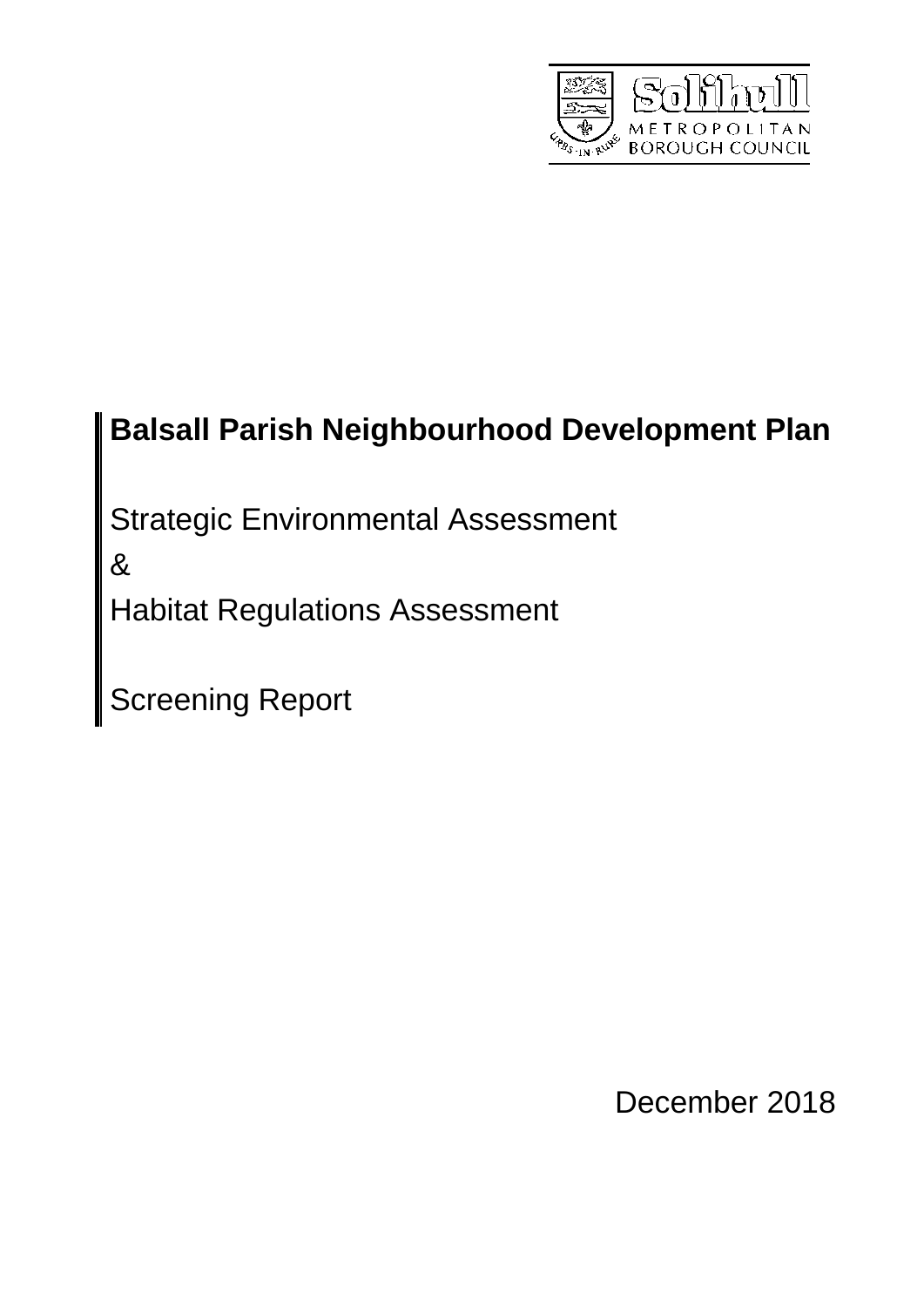# **Contents**

|    |                                                                                            | Page |
|----|--------------------------------------------------------------------------------------------|------|
| 1. | <b>Introduction</b>                                                                        | 1    |
|    | Introduction                                                                               | 1    |
|    | The Balsall Parish Neighbourhood Development Plan                                          | 1    |
| 2. | <b>Legislative Background</b>                                                              | 5    |
|    | Introduction                                                                               | 5    |
|    | The Requirement for Strategic Environmental Assessment                                     | 5    |
|    | The Requirement for Habitat Regulations Assessment                                         | 6    |
| 3. | <b>Strategic Environmental Assessment Screening</b>                                        | 7    |
|    | Criteria for Assessing the Effects of the Balsall Parish Neighbourhood<br>Development Plan | 7    |
|    | Assessment                                                                                 | 7    |
|    | <b>Screening Outcome</b>                                                                   | 10   |
| 4. | <b>Habitat Regulations Assessment</b>                                                      | 11   |
|    | Introduction                                                                               | 11   |
|    | <b>Relevant Natura 2000 Sites</b>                                                          | 11   |
|    | <b>Screening Outcome</b>                                                                   | 13   |
| 5. | <b>Summary and Conclusions of the Screening Assessments</b>                                | 14   |
|    | Summary                                                                                    | 14   |
|    | <b>Strategic Environmental Assessment</b>                                                  | 14   |
|    | <b>Habitat Regulations Assessment</b>                                                      | 14   |

## **Appendices**

- 1 Assessment of the Balsall Parish Neighbourhood Development Plan draft policies and general conformity to the adopted Solihull Local Plan and Gypsy and Traveller Site Allocations Plan
- 2 Extract from Solihull MBC Local Development Framework Core Strategy (now the Solihull Local Plan) Habitat Regulations Appropriate Assessment Stage 1: Further Screening Report
- 3 Extract from Solihull Metropolitan Borough Council Local Development Framework Core Strategy (now the Solihull Local Plan) Habitat Regulations Appropriate Assessment Stage 1: Additional Screening to consider Gypsy and Traveller Site Allocations Development Plan Document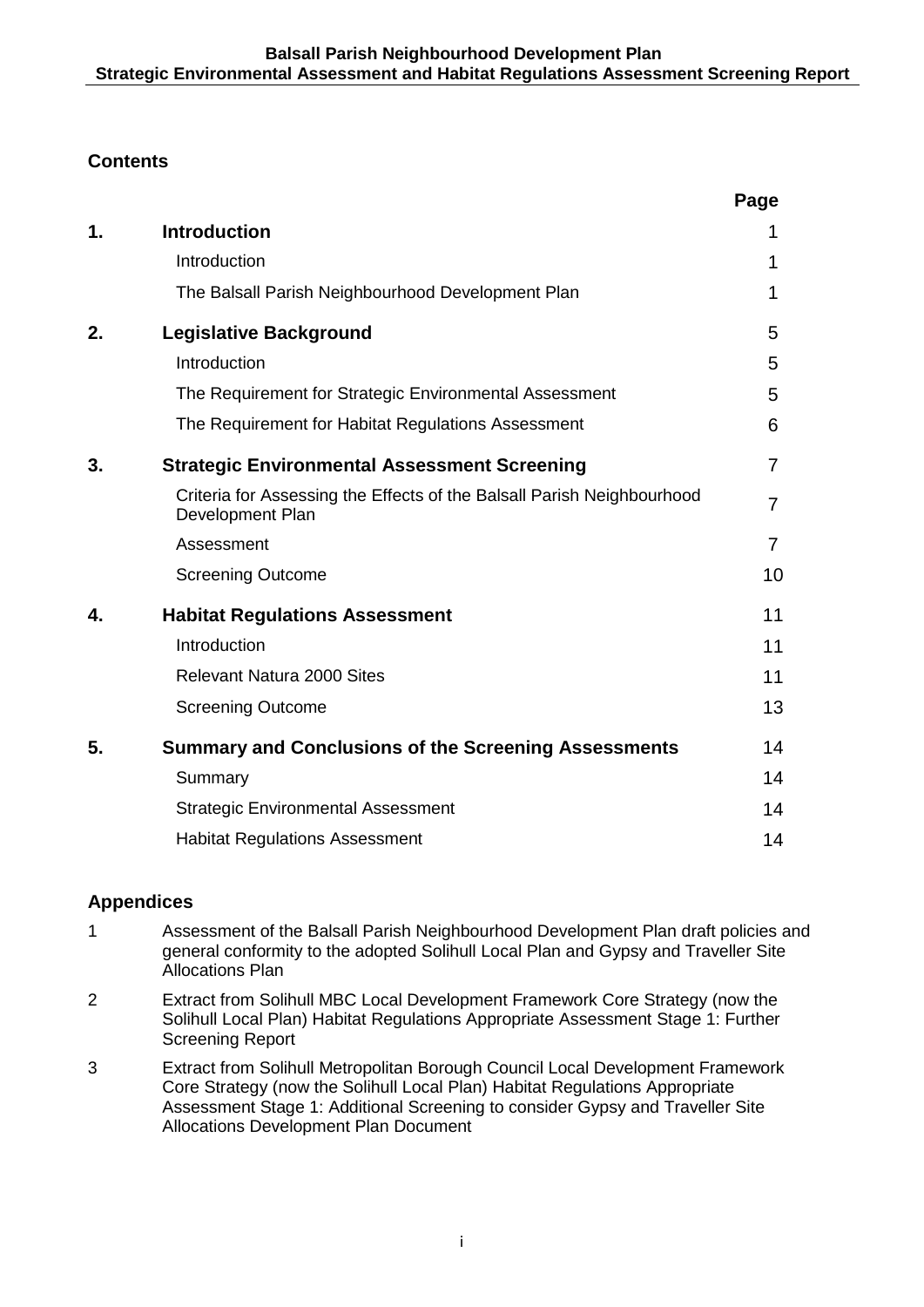# **1. INTRODUCTION**

### **1.1. Introduction**

- 1.1.1 This screening report is designed to determine whether the contents of the Balsall Parish Neighbourhood Development Plan (hereafter referred to as Balsall Parish NDP) requires a Strategic Environmental Assessment (SEA) in accordance with the European Directive 2001/42/EC and associated Environmental Assessment of Plans and Programmes Regulations 2004; and / or a Habitat Regulations Assessment (HRA) in accordance with Article 6(3) and (4) of the EU Habitats Directive.
- 1.1.2 Balsall Parish Council has commenced preparation of a Neighbourhood Plan and has provided a first draft for Solihull Council's informal comments. The Parish Council has recently embarked on pre-submission consultation and publicity of the Neighbourhood Plan in accordance with Regulation 14 of Neighbourhood Planning (General) Regulations 2012. This pre-submission consultation draft version of the Plan has formed the basis of this screening opinion.

### **1.2. The Balsall Parish Neighbourhood Development Plan**

- 1.2.1 The Neighbourhood Plan applies to the Parish of Balsall in the Borough of Solihull. The Parish includes most of the settlement of Balsall Common, the hamlets of Fen End, Meer End, Oakley and Temple Balsall, and agricultural land and scattered farms.
- 1.2.2 The Parish is mostly rural and designated as Green Belt, although Balsall Common is inset, with a railway station (outside the Parish) providing services to Birmingham, Coventry and London. Temple Balsall includes the Church of St. Mary, Lady Katherine Leveson school and housing and care facility, and is protected by Conservation Area designation. Development within the Parish has mostly been focussed within or on the edge of Balsall Common.
- 1.2.3 The Balsall Parish NDP will set out how the people of Balsall Parish wish to see their community develop in the future. Drawing on the evidence base and community feedback, it sets out what the area is like currently using a character appraisal, and establishes a long term vision and aspirations for the area.
- 1.2.4 The draft plan sets out five strategic objectives and topics to deliver the Vision, which are summarised as follows:
	- **Future Housing Development** Ensuring different open market and affordable housing for all, defining existing settlements and enhancing infrastructure, ensuring brownfield and rural exception sites are in keeping with the environment, and providing guidance for infilling.
	- **Built Environment** Ensuring well designed and high quality sustainable homes, enabling the conversion of rural buildings and replacement of dwellings, encouraging renewable and low carbon energy, ensuring adequate off street parking, improving road safety, enhancing Balsall Common centre and providing for a by-pass.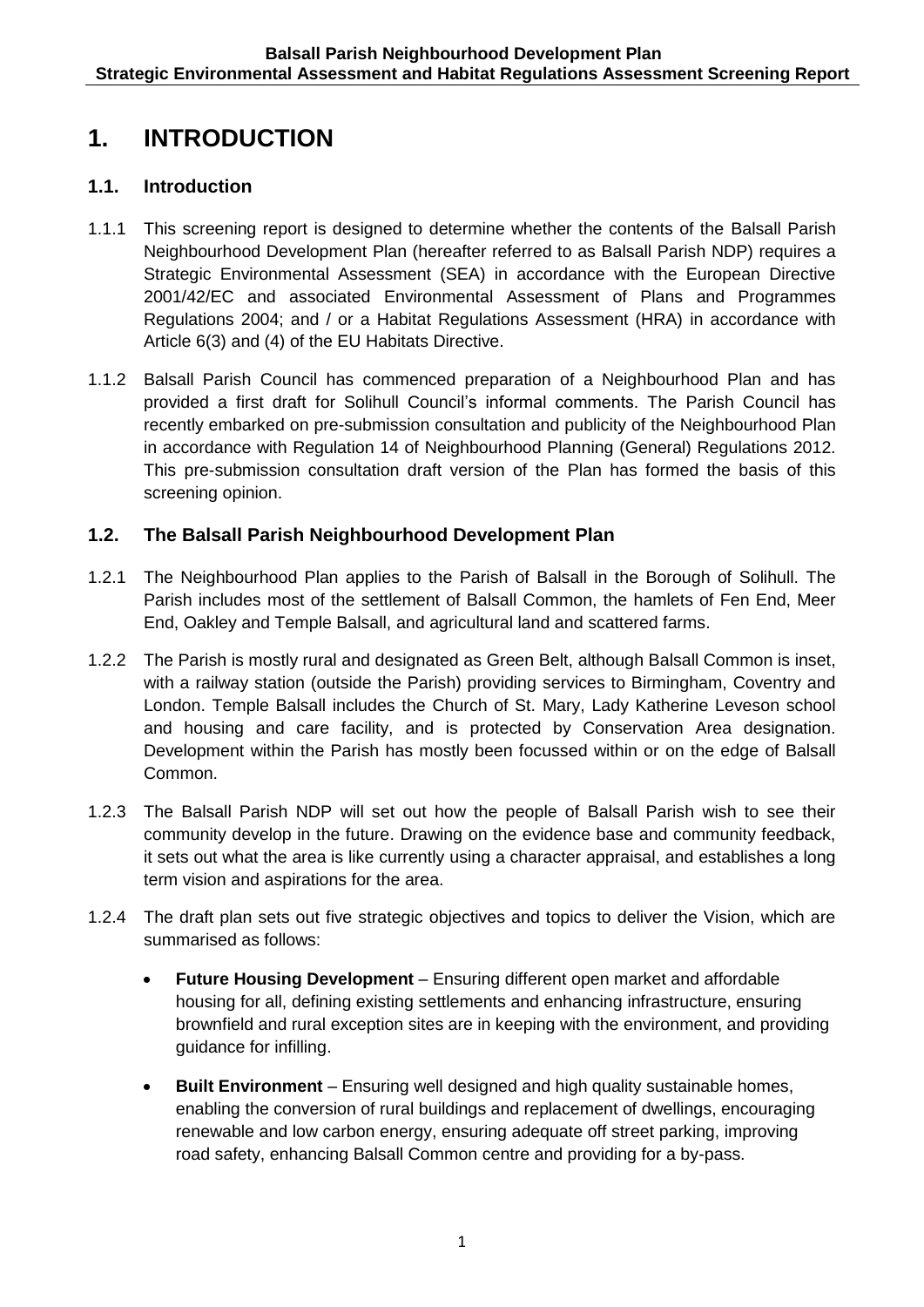- **Economy** Improving transport and communications infrastructure, providing for employment and improving Balsall Common centre for employees and businesses.
- **Community** Encouraging leisure facilities, public amenities and services, and opportunities for walking and cycling, and supporting improvements to public transport.
- **Natural Environment** Protecting the countryside, landscape features and designated green spaces, encouraging biodiversity and minimising pollution.
- 1.2.5 These objectives provide the basis for 33 policies in the draft Plan. A further 7 areas of community aspirations are included. No site allocations are proposed in the draft Plan.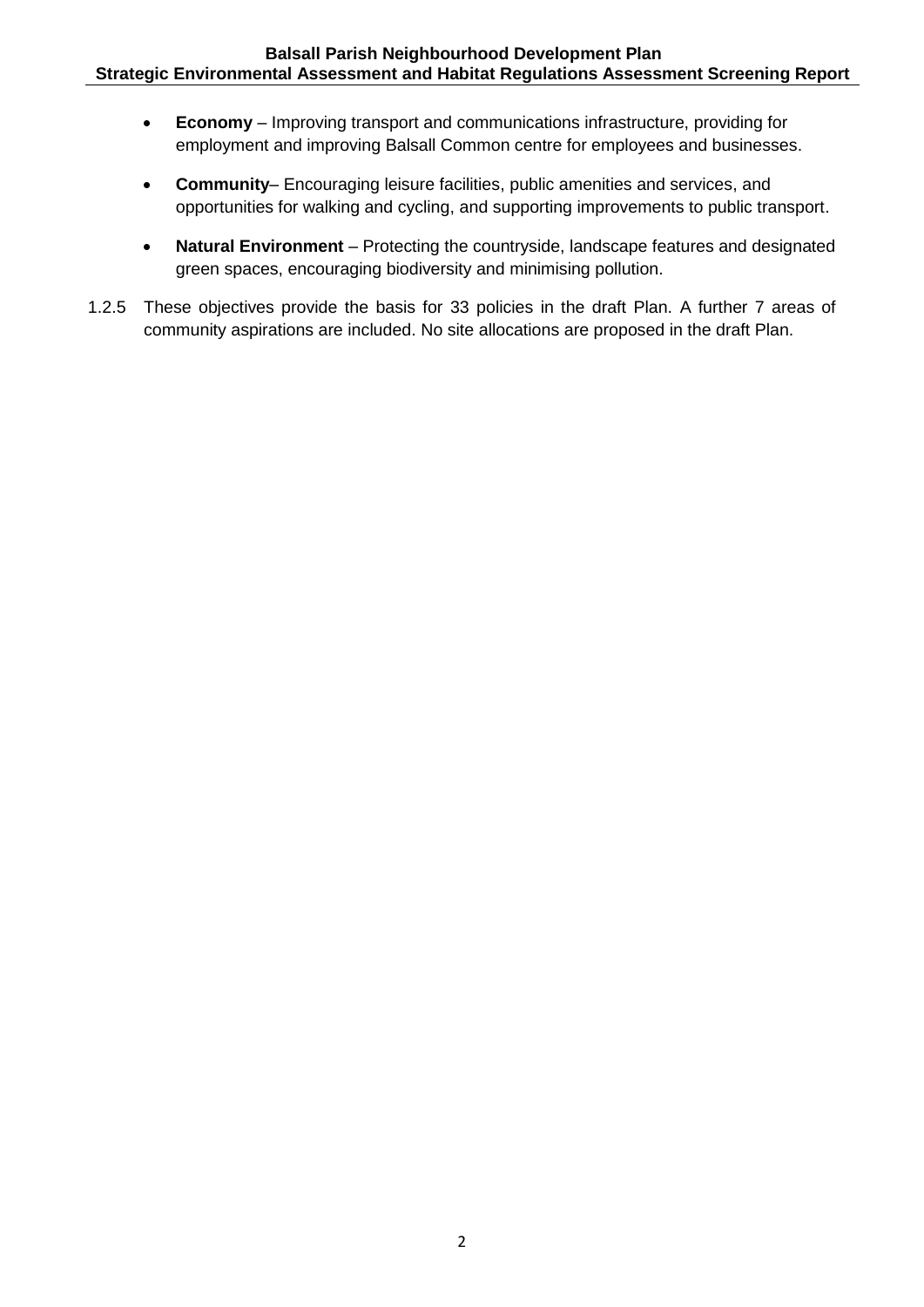1.2.6 The Neighbourhood Plan proposes policies on the following topics:

| <b>Future Housing</b><br><b>Development</b>    | <b>Built Environment</b>                                          | <b>Economy</b>                                             | <b>Community</b>                               | <b>Natural Environment</b>                     |
|------------------------------------------------|-------------------------------------------------------------------|------------------------------------------------------------|------------------------------------------------|------------------------------------------------|
| <b>Built-up Area Boundary</b><br>and Infilling | <b>Conversion of Rural Buildings</b><br>and Replacement Dwellings | Superfast Broadband                                        | Leisure Facilities                             | Green Infrastructure                           |
| <b>Site Allocations</b>                        | Design, Responding to Local<br><b>Character and Design Review</b> | Home Working                                               | <b>Formal Educational</b><br><b>Facilities</b> | <b>Blue Infrastructure</b>                     |
| Use of Brownfield and<br>Garden Land           | <b>Heritage Assets</b>                                            | <b>Encouraging Local</b><br><b>Business and Employment</b> | <b>Local Services</b>                          | <b>Designated Local</b><br><b>Green Spaces</b> |
| <b>Affordable Housing</b>                      | Renewable Energy                                                  | <b>Rural Tourism</b>                                       | <b>Walking and Cycling</b>                     | <b>Biodiversity</b>                            |
| <b>Housing Mix</b>                             | <b>Highway Safety and Local</b><br><b>Parking Standards</b>       |                                                            | <b>Allotments</b>                              | <b>Minimising Pollution</b>                    |
| Specialist<br>Accommodation                    | Flooding and Surface Water<br>Drainage                            |                                                            |                                                |                                                |
| <b>Walking and Cycling</b><br>Infrastructure   |                                                                   |                                                            |                                                |                                                |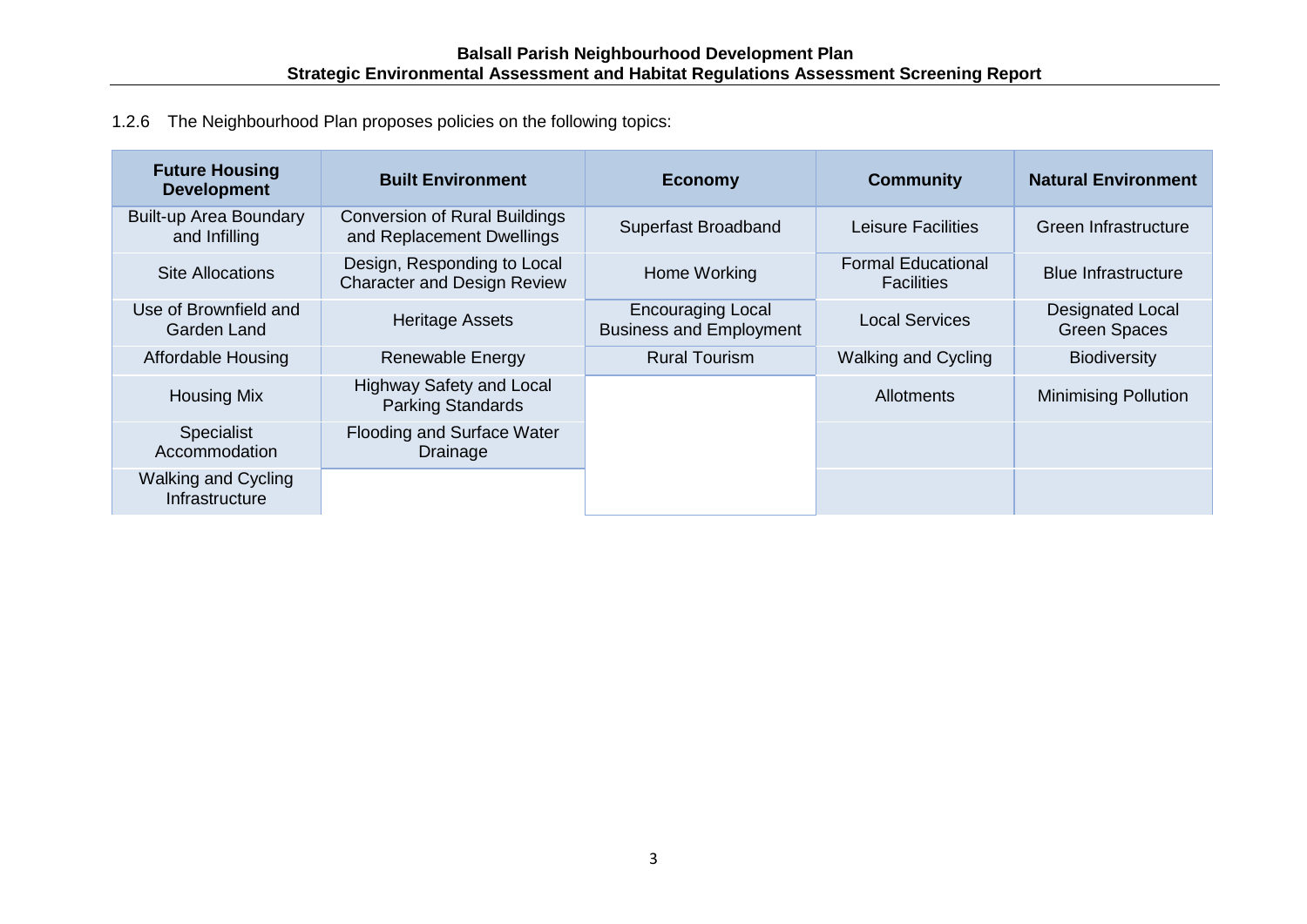1.2.7 Section 2 of this document sets out the legislative background to SEA and HRA and outlines the regulations that require the need for this screening exercise. Section 3 provides a screening assessment of the likely significant environmental effects of the Balsall Parish NDP and whether there is a need for a full SEA. Section 4 provides a screening assessment of the likely significant effects of the implementation of the Balsall Parish NDP and the need for a HRA. Section 5 provides a summary and conclusions.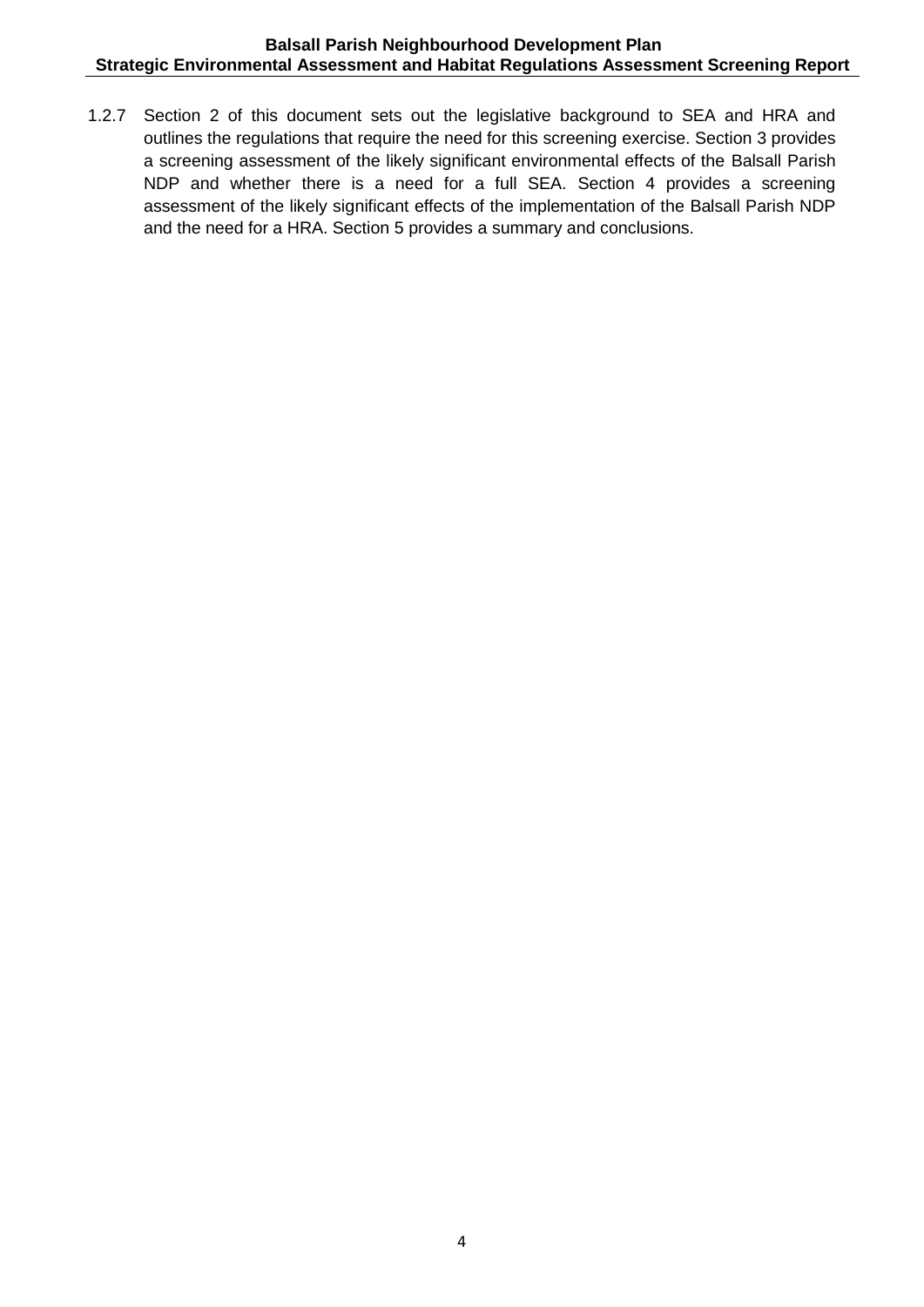# **2. Legislative Background**

# **2.1. Introduction**

1

2.1.1 A Neighbourhood Plan must meet certain basic conditions<sup>1</sup>. This includes demonstrating that the Neighbourhood Plan does not breach, and is otherwise compatible with, EU obligations. Draft Neighbourhood Plan proposals should therefore be assessed to determine whether the plan is likely to have significant environmental effects or a significant effect on a European important habitat.

# **2.2. The Requirement for Strategic Environmental Assessment**

- 2.2.1 The basis for Strategic Environmental Assessments and Sustainability Appraisal legislation is European Directive 2001/42/EC and was transposed into English law by the Environmental Assessment of Plans and Programmes Regulations 2004, or SEA Regulations. Detailed Guidance of these regulations can be found in the Government publication 'A Practical Guide to the Strategic Environmental Assessment Directive' (ODPM 2005).
- 2.2.2 Where a Neighbourhood Plan could have significant environmental effects, it may require SEA. Guidance states that the requirement for SEA and the level of detail needed will depend on what is proposed. SEA may be required, for example, where:
	- a Neighbourhood Plan allocates sites for development;
	- the Neighbourhood Area contains sensitive natural or heritage assets that may be affected by the proposals in the plan;
	- the Neighbourhood Plan is likely to have significant environmental effects that have not already been considered and dealt with through a sustainability appraisal of the Local Plan.
- 2.2.3 The Planning and Compulsory Purchase Act 2004 required Local Authorities to produce Sustainability Appraisals (SA) for all local development documents to meet the requirement of the EU Directive on SEA. It is considered best practice to incorporate requirements of the SEA Directive into an SA.
- 2.2.4 However, the 2008 Planning Act amended the requirement to undertake SA for Development Plan Documents (DPDs) only, but did not remove the requirement to produce SEA. Neighbourhood Plans are not DPDs meaning there is no legal requirement to have SA undertaken on them; however, Neighbourhood Plans may still require SEA.
- 2.2.5 In accordance with Regulation 9 of the Environmental Assessment of Plans and Programmes Regulations 2004, Draft Neighbourhood Plan proposals should therefore be assessed to determine whether the plan is likely to have significant environmental effects. This process is commonly referred to as a "screening" assessment and determines whether a full assessment is needed.

<sup>&</sup>lt;sup>1</sup> The basic conditions are set out in 8(2) of Schedule 4B of the Town and Country Planning Act 1990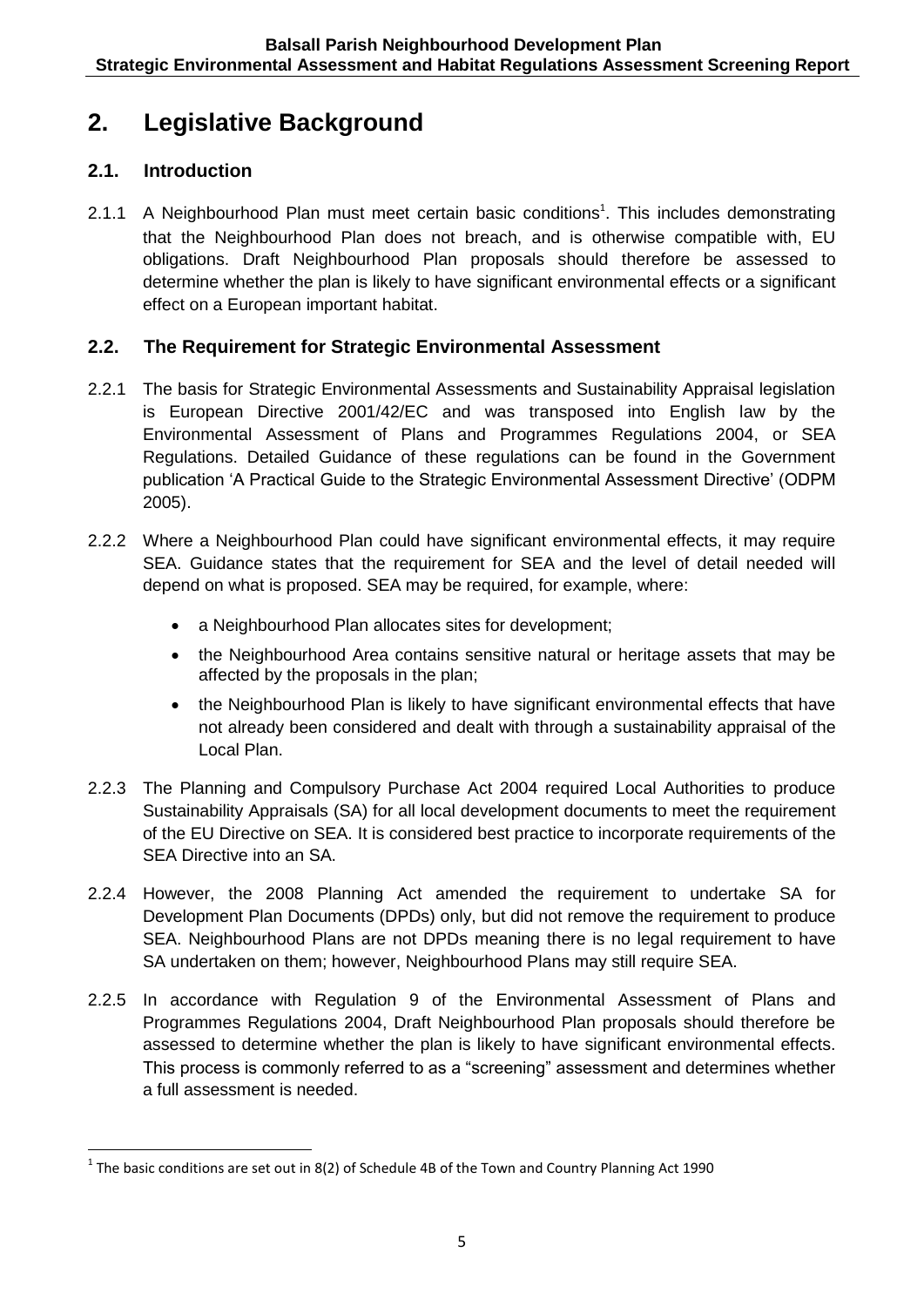2.2.6 To fulfil the legal requirement to identify if the Balsall Parish NDP requires SEA, a screening for SEA and the criteria for establishing whether a full assessment is needed, is undertaken in Section 3 of this report.

### **2.3. The Requirement for Habitat Regulations Assessment**

- 2.3.1 Articles 6(3) and 6 (4) of the European Council Directive 92/43/EEC on the Conservation of Natural Habitats and Wild Flora and Fauna state that an Appropriate Assessment is required for strategic land use plans that are considered likely to have a significant effect on a Natura 2000 site, either individually or in combination with other plans or projects. Natura 2000 sites are those sites designated under the Habitats Directive to ensure the protection of European important habitats, and include Special Areas of Conservation (SAC), Special Protection Areas (SPA), Offshore Marine Sites (OMS) and, within the UK, Ramsar sites.
- 2.3.2 A HRA is required when it is deemed that likely negative significant effects may occur on Natura 2000 sites as a result of the implementation of a plan / project.
- 2.3.3 To fulfil the legal requirements to identify if likely significant effects will occur with the implementation of the Balsall Parish NDP upon Natura 2000 sites, a screening assessment has been undertaken in Section 4 of this report.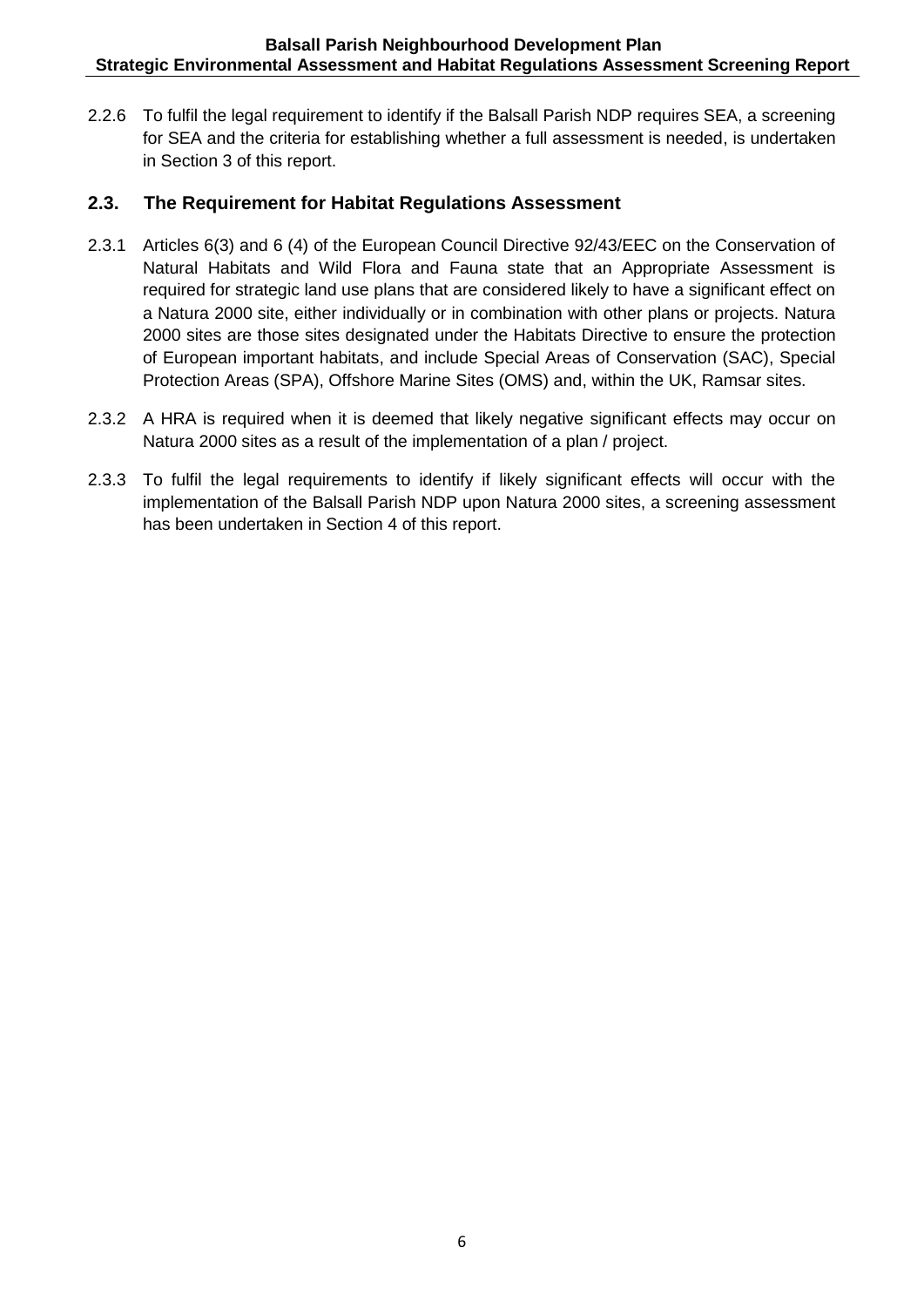# **3. Strategic Environmental Assessment Screening**

## **3.1. Criteria for Assessing the Effects of the Balsall Parish Neighbourhood Development Plan**

- 3.1.1 Criteria for determining the likely significance of effects referred to in Article 3(5) of Directive 2001/42/EC are set out below:
	- 1. The characteristics of plans and programmes, having regard, in particular, to
		- the degree to which the plan or programme sets a framework for projects and other activities, either with regard to the location, nature, size and operating conditions or by allocating resources,
		- the degree to which the plan or programme influences other plans and programmes including those in a hierarchy,
		- the relevance of the plan or programme for the integration of environmental considerations in particular with a view to promoting sustainable development,
		- environmental problems relevant to the plan or programme,
		- the relevance of the plan or programme for the implementation of Community legislation on the environment (e.g. plans and programmes linked to wastemanagement or water protection).
	- 2. Characteristics of the effects and of the area likely to be affected, having regard, in particular, to
		- the probability, duration, frequency and reversibility of the effects,
		- the cumulative nature of the effects,
		- the transboundary nature of the effects,
		- the risks to human health or the environment (e.g. due to accidents),
		- the magnitude and spatial extent of the effects (geographical area and size of the population likely to be affected),
		- the value and vulnerability of the area likely to be affected due to:
			- special natural characteristics or cultural heritage,
			- exceeded environmental quality standards or limit values,
			- intensive land-use,
		- the effects on areas or landscapes which have a recognised national, Community or international protection status.

Source: Annex II of SEA Directive 2001/42/EC

#### **3.2. Assessment**

3.2.1 One of the basic conditions for Neighbourhood Plans is the requirement for them to be in general conformity with the strategic polices contained in the development plan for the area of the authority. The Solihull Local Plan was adopted in December 2013 and the Solihull Gypsy and Traveller Site Allocations Plan in December 2014, therefore the Balsall Parish NDP must be in general conformity with these documents. Both the Local Plan and Gypsy and Traveller Site Allocations Plan were subject to a full SA which included a SEA. This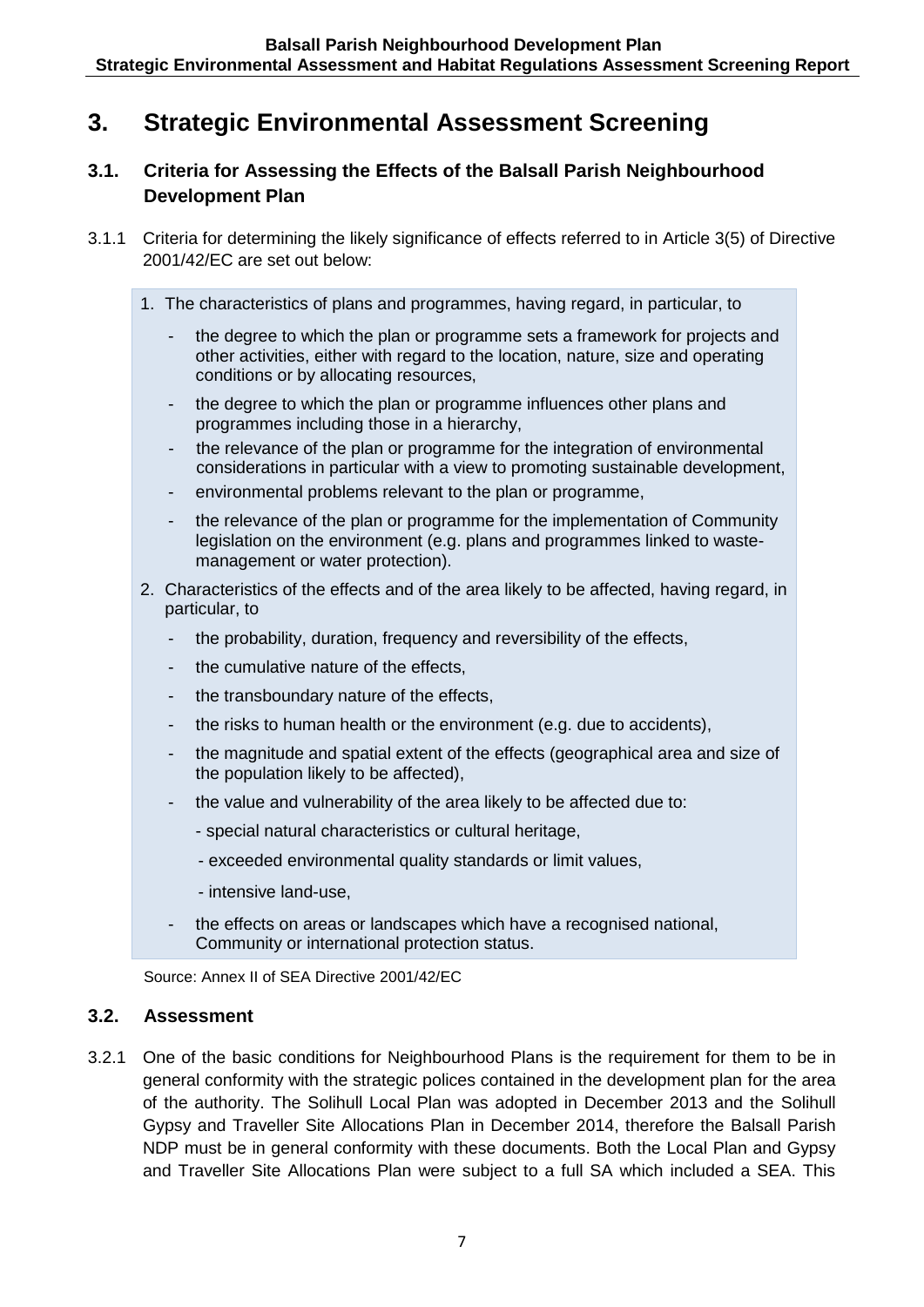ensured that there were no likely significant effects which would be produced from the implementation of the either Plan, and if so, ensured mitigation measures were in place.

- 3.2.2 An assessment of the proposed Balsall Parish NDP policies and their conformity / conflict with the adopted Solihull Local Plan and Gypsy and Traveller Site Allocations Plan is provided in Appendix 1. This confirms that there is general conformity and limited conflict between the Solihull Local Plan, the Gypsy and Traveller Site Allocations Plan and the Balsall Parish NDP, and there are no significant changes introduced by the Balsall Parish NDP.
- 3.2.3 The diagram below illustrates the process for screening a document to ascertain whether a full SEA is required.

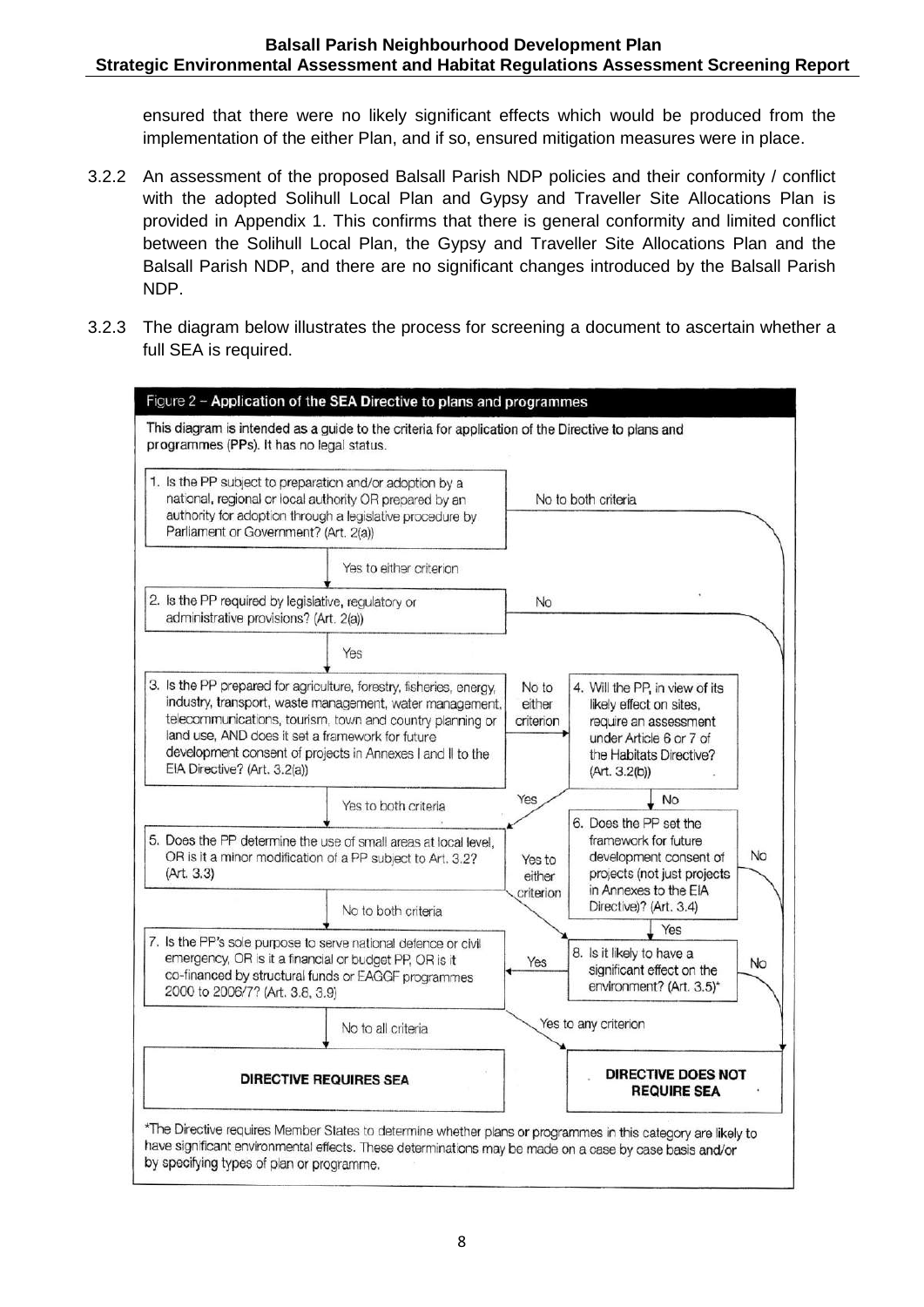3.2.4 The process above has been undertaken and the findings can be viewed in Table 1 below. This shows the assessment of whether the Balsall Parish NDP will require a full SEA. The questions in Table 1 are drawn from the diagram above which sets out how the SEA Directive should be applied.

| Table 1: Establishing the Need for SEA                                                                                                                                                                                                                                                                                                              |              |                                                                                                                                                                                                                                                                                                                                                                                                          |  |  |
|-----------------------------------------------------------------------------------------------------------------------------------------------------------------------------------------------------------------------------------------------------------------------------------------------------------------------------------------------------|--------------|----------------------------------------------------------------------------------------------------------------------------------------------------------------------------------------------------------------------------------------------------------------------------------------------------------------------------------------------------------------------------------------------------------|--|--|
| <b>Stage</b>                                                                                                                                                                                                                                                                                                                                        | Y/N          | <b>Reason</b>                                                                                                                                                                                                                                                                                                                                                                                            |  |  |
| 1. Is the PP (plan or programme) subject to<br>preparation and/or adoption by a national,<br>regional or local authority OR prepared by<br>an authority for adoption through a<br>legislative procedure by Parliament or<br>Government? (Art. 2(a))                                                                                                 | Y            | The Balsall Parish NDP is not a DPD,<br>however, if the document receives<br>50% or more votes in support at<br>referendum, it will be adopted by<br>Solihull Metropolitan Borough<br>Council.                                                                                                                                                                                                           |  |  |
| 2. Is the PP required by legislative, regulatory<br>or administrative provisions? (Art. 2(a))                                                                                                                                                                                                                                                       | $\mathsf{N}$ | Communities have the right to<br>produce a Neighbourhood Plan if they<br>so wish. There is no legislative,<br>regulatory or administrative<br>requirement to produce a<br>Neighbourhood Plan. However, if<br>adopted, the Plan would form part of<br>the statutory development plan and it<br>is therefore considered necessary to<br>answer the following questions to<br>determine if SEA is required. |  |  |
| 3. Is the PP prepared for agriculture, forestry,<br>fisheries, energy, industry, transport, waste<br>management, water management,<br>telecommunications, tourism, town and<br>country planning or land use, AND does it<br>set a framework for future development<br>consent of projects in Annexes I and II to<br>the EIA Directive? (Art 3.2(a)) | Y            | The Balsall Parish NDP is prepared<br>for Town and Country Planning and<br>land use. It therefore sets out a<br>framework of future development in<br>the Neighbourhood Area to which it<br>applies.                                                                                                                                                                                                     |  |  |
| 4. Will the PP, in view of its likely effect on<br>sites, require an assessment for future<br>development under Article 6 or 7 of the<br>Habitats Directive? (Art. 3.2 (b))                                                                                                                                                                         | N            | See screening assessment for HRA<br>in Section 5 of this report.                                                                                                                                                                                                                                                                                                                                         |  |  |
| 5. Does the PP Determine the use of small<br>areas at local level, OR is it a minor<br>modification of a PP subject to Art. 3.2?<br>(Art. 3.3)                                                                                                                                                                                                      | Y            | The Balsall Parish NDP will include<br>policies which will influence the use of<br>small areas and sites at a local level.<br>However, it does not propose to<br>significantly increase the quantum of<br>development already planned for in<br>the adopted Local Plan.                                                                                                                                  |  |  |
| 6. Does the PP set the framework for future<br>development consent of projects (not just<br>projects in annexes to the EIA Directive)?<br>(Art 3.4)                                                                                                                                                                                                 | Y            | Once adopted, the Balsall Parish<br>NDP will form part of the statutory<br>development plan and will be used in<br>the determination of planning<br>applications.                                                                                                                                                                                                                                        |  |  |
| 7. Is the PP's sole purpose to serve the<br>national defence or civil emergency, OR is<br>it a financial or budget PP, OR is it co-<br>financed by structural funds or EAGGF<br>programmes 2000 to 2006/7? (Art 3.8, 3.9)                                                                                                                           | N            | N/A                                                                                                                                                                                                                                                                                                                                                                                                      |  |  |
| 8. Is it likely to have a significant effect on the                                                                                                                                                                                                                                                                                                 | N            | The Balsall Parish NDP is unlikely to                                                                                                                                                                                                                                                                                                                                                                    |  |  |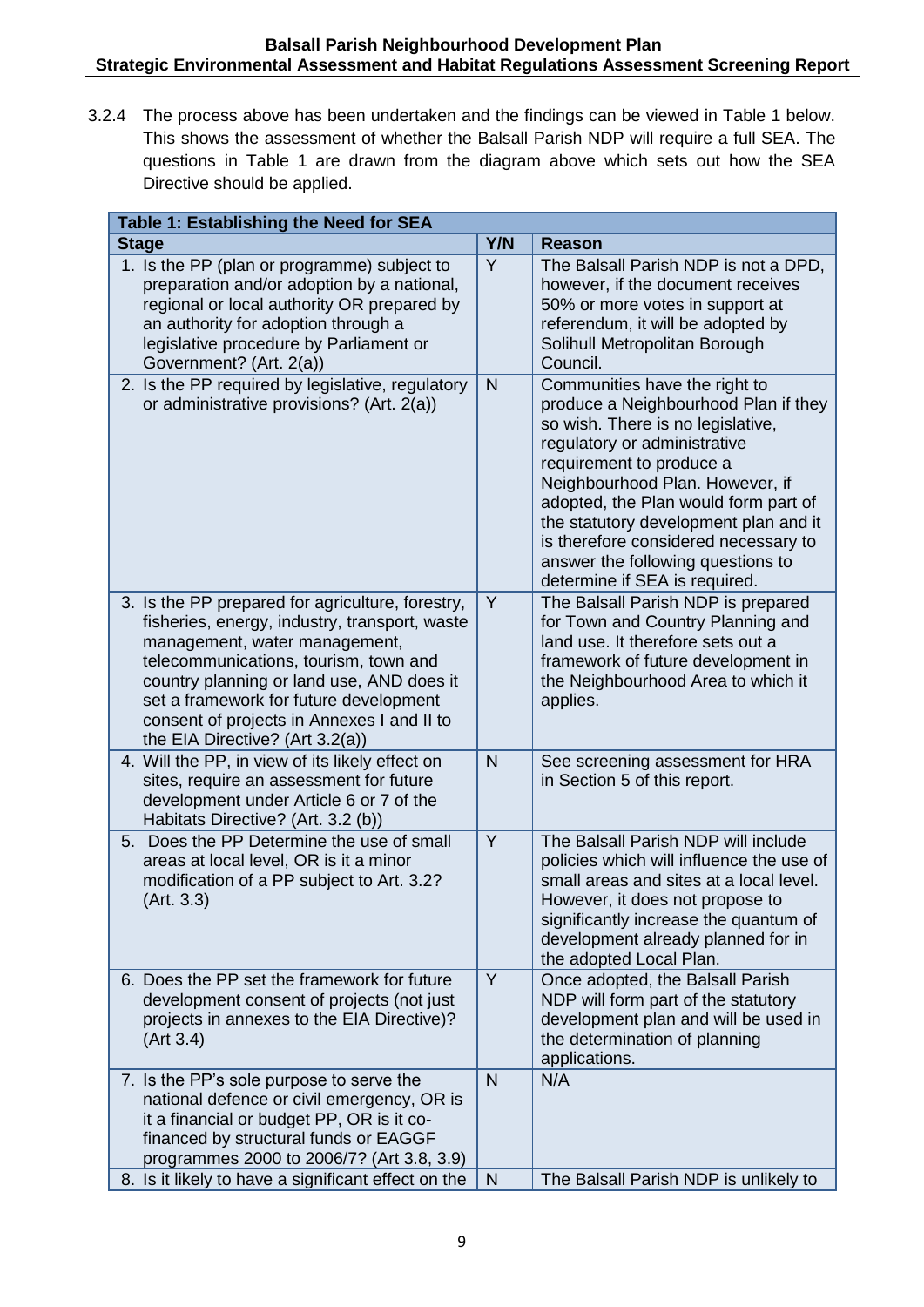| environment? (Art. 3.5) | have any significant effect on the |
|-------------------------|------------------------------------|
|                         | ' environment.                     |

#### **3.3. Screening Outcome**

3.2.5 As a result of the assessment in Table 1 above, it is unlikely that there will be any significant environmental effects arising from the Balsall Parish NDP that were not covered in the Sustainability Appraisal / SEA of the Solihull Local Plan and the Gypsy and Traveller Site Allocations Document. The Balsall Parish NDP does not allocate sites for development, no sensitive natural heritage assets are affected by the proposals in the plan and as such, it is concluded that the Balsall Parish NDP does not require a full SEA to be undertaken.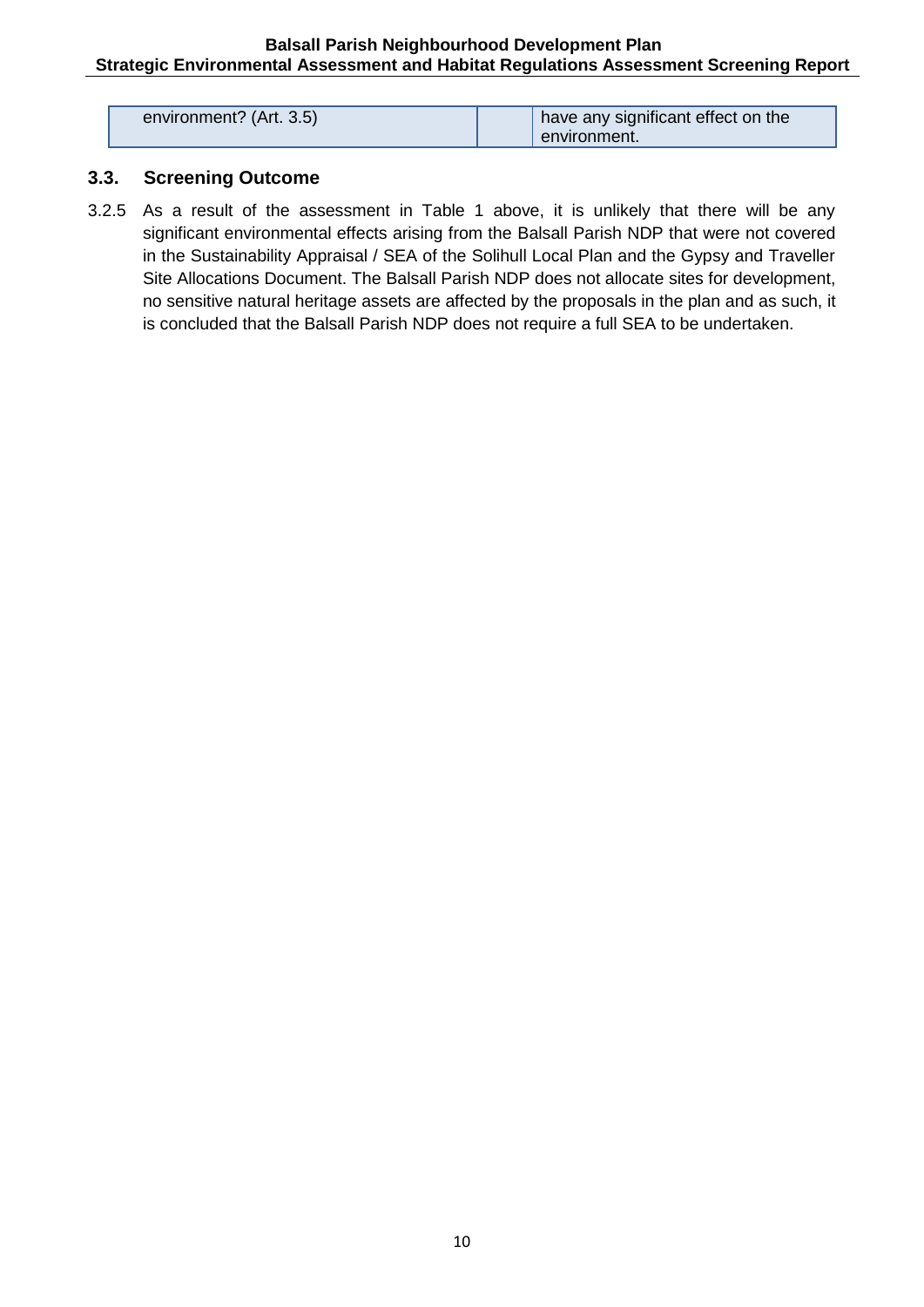# **4. Habitat Regulations Assessment Screening**

### **4.1. Introduction**

4.1.1. The HRA process is broadly divisible into three distinct stages, with the need to complete each stage determined by the results of the previous stage. In summary these are:

#### o **Stage 1: Evidence Gathering and Screening**

This stage is associated with collecting evidence regarding those parts of the Natura 2000 network that have the potential to be impacted by the strategic land-use plan, either alone, or in combination with other projects or plans. Where no significant effects are perceived, sites may be screened out of the need for further assessment during Stage 2.

#### o **Stage 2: Appropriate Assessment of Significant Impacts**

Where it is considered a Natura 2000 site may experience significant effects from a project or strategic land-use plan, either alone or in combination, a detailed assessment of likelihood and severity of the impact on the integrity of the Natura 2000 network is undertaken. This assessment is based on a detailed review of the project or plan in conjunction with the structure, function and conservation objectives of the Natura 2000 site. This stage may also include a preliminary assessment regarding the potential for the identified impacts to be mitigated.

#### o **Stage 3: Assessment of Alternative Solutions and Mitigation Measures**

Where impacts on the integrity of the Natura 2000 network are perceived, this stage examines alternative ways of achieving the objectives of the project or strategic landuse plan in order to avoid these impacts. Where potential for adverse impacts remains, and where it is deemed that a project or land-use plan should proceed for Imperative Reasons of Overriding Public Interest, (IROPI), an investigation of appropriate mitigation and compensatory measures is undertaken.

4.1.2. This report focuses of Stage 1 of the process.

### **4.2. Relevant Natura 2000 Sites**

4.2.1. No Natura 2000 sites fall within or adjacent to the Solihull MBC boundary. However, 11 Natura 2000 sites are within a 50km radius of Solihull Borough (as identified in the Table below), as well as the Peak District Dales SAC, which forms part of the most visited National Park in the united Kingdom, which is within 75km.

| Natural 2000 site                  | <b>Distance from Solihull MBC boundary</b> |
|------------------------------------|--------------------------------------------|
| Ensor's Pool SAC                   | 8.9 km                                     |
| <b>Cannock Extension Canal SAC</b> | $19.1 \text{ km}$                          |
| River Mease SAC                    | 21.4 km                                    |
| Fens Pool SAC;                     | 21.6 km                                    |
| Lyppard Grange Ponds SAC           | 28.1 km                                    |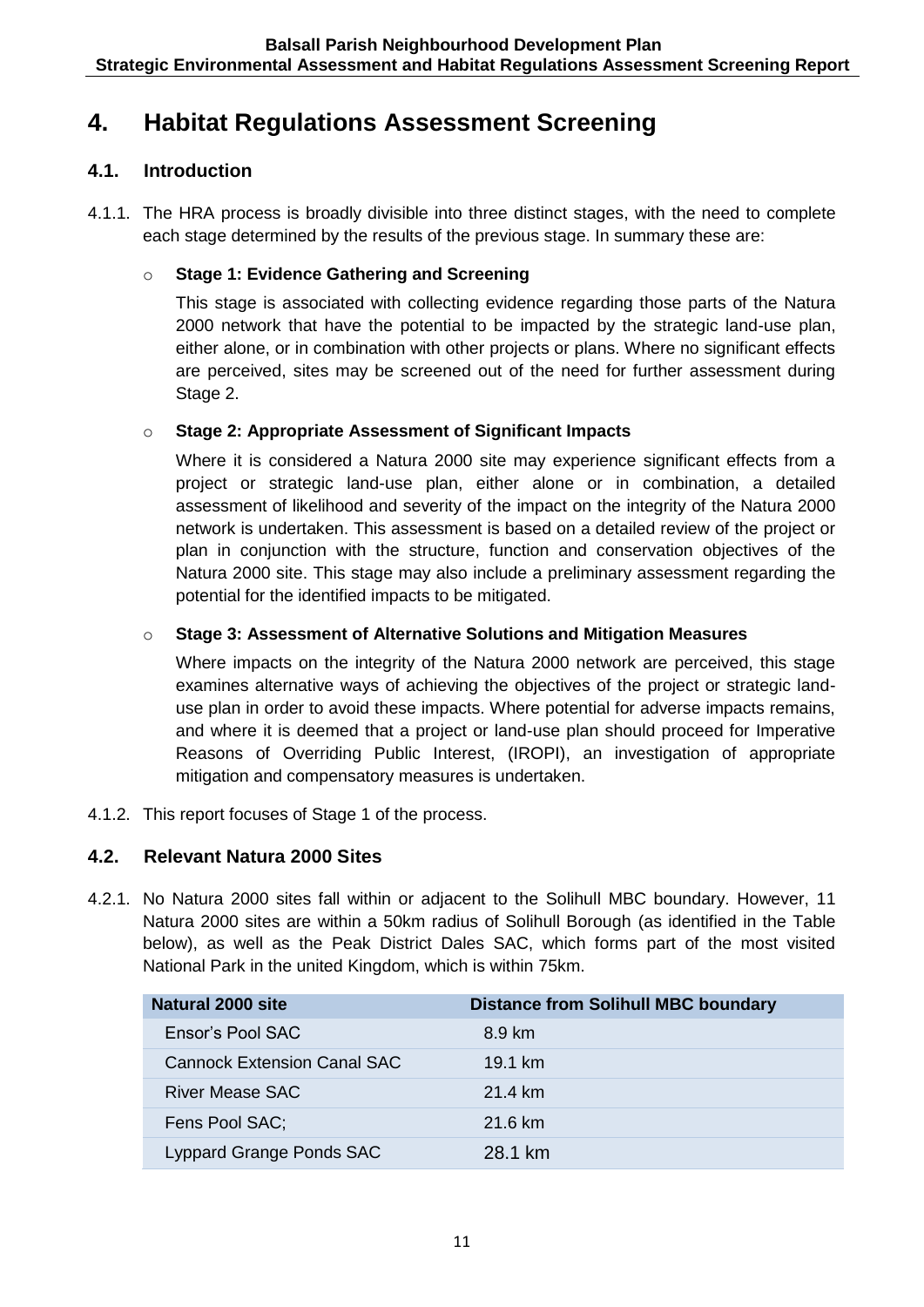| Cannock Chase SAC                           | 28.3 km                                                            |
|---------------------------------------------|--------------------------------------------------------------------|
| Bredon Hill SAC                             | $35.2 \text{ km}$                                                  |
| Pasturefields Salt Marsh                    | 36.2 km                                                            |
| <b>Mottey Meadows SAC</b>                   | 37.5 km                                                            |
| West Midlands Mosses SAC                    | 39.2 km                                                            |
| Midlands Meres and Mosses Phase I<br>Ramsar | Various locations across Cheshire, Shropshire<br>and Staffordshire |
| <b>Peak District Dales SAC</b>              | 75 km                                                              |

- 4.2.2. An initial screening exercise was undertaken in 2008 by Warwickshire Wildlife Trust, when the Core Strategy (now the Solihull Local Plan) was at the 'Issues and Options' stage of development. This exercise assessed the potential for the Local Plan to impact upon the integrity of the 12 Natura 2000 sites identified in the table above. Potential significant effects at 8 of these sites were screened out, and further screening of 4 sites was recommended when Local Plan policies were further refined. The 4 sites put forward for further screening were:
	- Cannock Extension Canal SAC;
	- Cannock Chase SAC;
	- Bredon Hill SAC; and,

**.** 

- Peak District Dales SAC.
- 4.2.3. Further screening of the above sites was recommended in accordance with the precautionary principle, as the Local Plan policies were not sufficiently detailed at the time to allow potential significant effects arising from increased recreational pressure and air pollution to be fully assessed.
- 4.2.4. A further screening exercise<sup>2</sup> was undertaken in 2012 by Middlemarch Environmental Ltd, based upon specific policies outlined in the Pre-Submission Draft version of the Local Plan. Prior to the assessment commencing, the scope of work proposed was agreed in consultation with Natural England.
- 4.2.5. The screening matrix, which summarises the findings of the further screening exercise, is included at Appendix 2 of this report.
- 4.2.6. The further screening exercise concluded the following:
	- Local Plan policies will not directly impact upon any of the Natura 2000 sites put forward for further screening. All sites are located well outside of the borough boundary.
	- No significant effects are considered likely on any of the Natura 2000 sites put forward for further screening, either alone or in combination with other plans.

<sup>&</sup>lt;sup>2</sup> A full copy of the report is available at http://www.solihull.gov.uk/Portals/0/Planning/LDF/HRA -Further Screening April 2012.pdf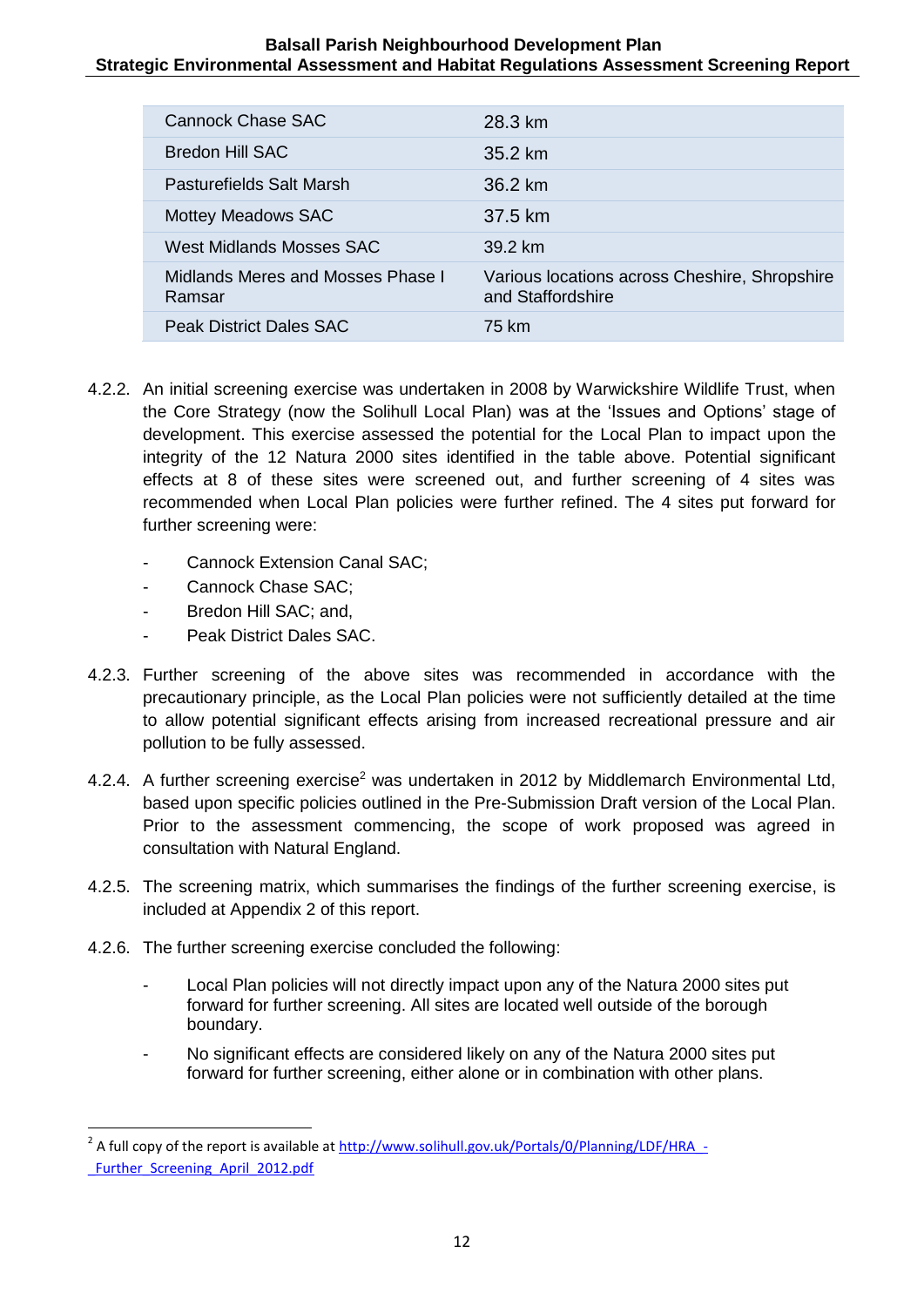- No further screening is recommended. It is not considered necessary for the current iteration of the Local Plan to proceed through any further stages of the Appropriate Assessment process.
- 4.2.7. The report was submitted to and approved by Natural England in July 2012.
- 4.2.8. Solihull Council also commissioned Middlemarch Environmental Ltd to undertake a screening exercise<sup>3</sup> for the Solihull Gypsy and Traveller Site Allocations Plan, based on the same four Natura 2000 sites identified above. The screening matrix, which summarises the findings of the screening exercise, is included at Appendix 3.
- 4.2.9. This screening assessment concluded that:
	- None of the Gypsy and Traveller Site Allocations policies will result in a significant effect on the Natura 2000 network, either alone or in combination with other local plans.
	- None of the four Natura 2000 sites should be subject to further stages of Appropriate Assessment.
- 4.2.10. The report was submitted to and approved by Natural England in March 2013.

### **4.3. Screening Outcome**

- 4.3.1. The sensitivities and vulnerabilities of the 12 Natura 2000 sites outlined above have already been identified in the HRA for the Solihull Local Plan and the Solihull Gypsy and Traveller Site Allocations plan. The screening assessment concluded that there would be no likely significant effect on the Natura 2000 network, either alone or in combination with other local plans.
- 4.3.2. The Balsall Parish NDP is unlikely to significantly increase the quantum of development contained within the Solihull Local Plan or the Gypsy and Traveller Site Allocations Plan and the Balsall Parish NDP should be in general conformity with the statutory Development Plan.
- 4.3.3. The screening assessment therefore concludes that the Balsall Parish NDP does not require a full HRA to be undertaken.

**<sup>.</sup>**  $3$  A full copy of the report is available at

[http://www.solihull.gov.uk/Portals/0/Planning/Gypsy/DPD\\_024\\_HRA\\_Final\\_Report\\_Feb\\_2013.pdf](http://www.solihull.gov.uk/Portals/0/Planning/Gypsy/DPD_024_HRA_Final_Report_Feb_2013.pdf)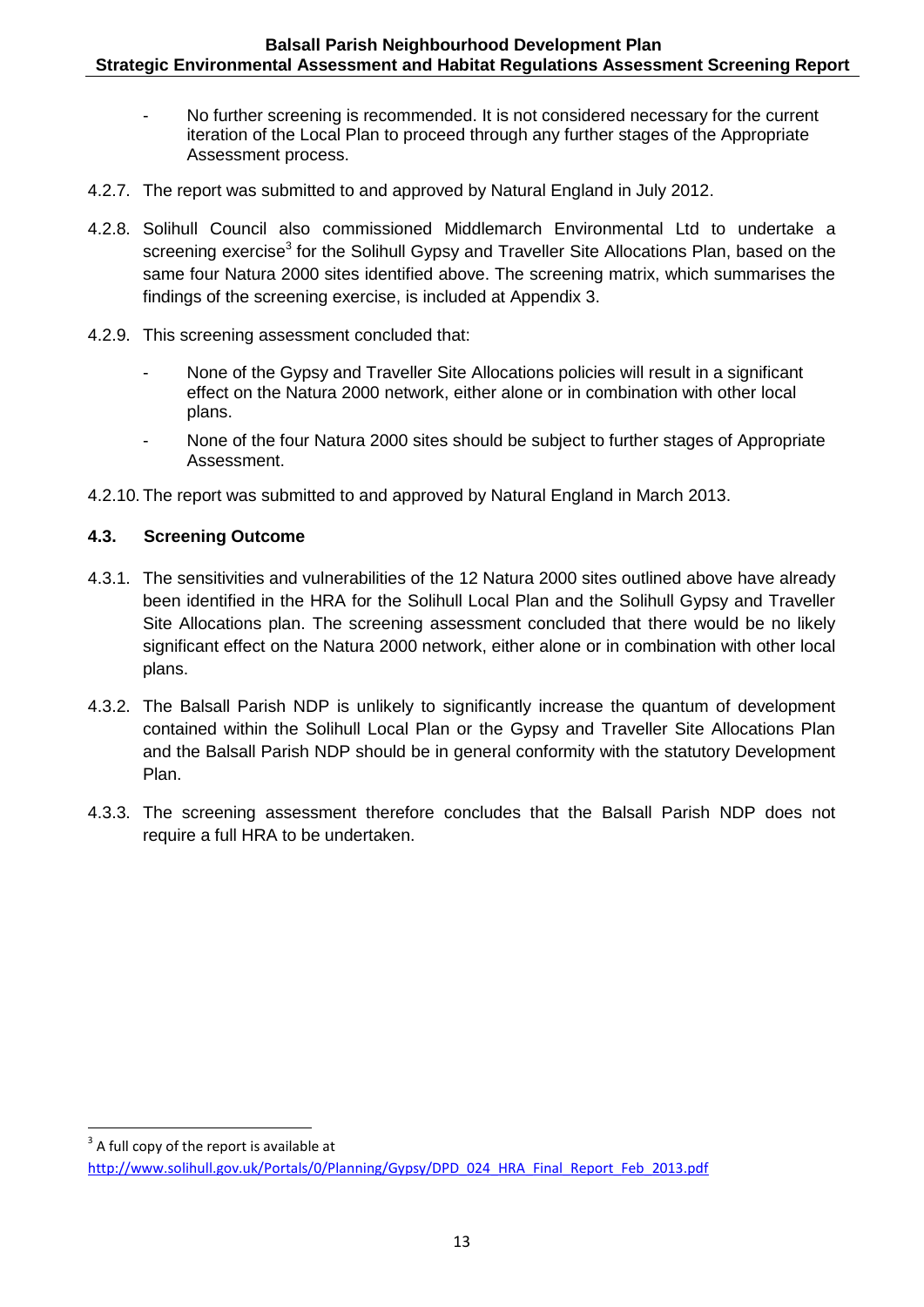# **5. Summary and Conclusions of the Screening Assessments**

#### **5.1. Summary**

- 5.1.1. Balsall Parish forms a large rural area within the Metropolitan Borough of Solihull. It is mainly designated as Green Belt, but includes most of the settlement of Balsall Common which is inset from the Green Belt. The Parish area includes the hamlet of Temple Balsall which is a Conservation Area and a number of smaller settlements and scattered farms.
- 5.1.2. The Balsall Parish NDP is unlikely to significantly increase the quantum of development proposed within the Solihull Local Plan or the Gypsy and Traveller Site Allocations Plan and it is expected to be in general conformity with the statutory Development Plan. The draft policies that are proposed in the Balsall Parish NDP seek to provide a local interpretation, clarify and add detail to the strategic policies of the Local Plan. The Balsall Parish NDP does not therefore propose a significantly different policy direction to the adopted Development Plan in Solihull.

#### **5.2. Strategic Environmental Assessment**

- 5.2.1. The SEA screening assessment concluded that the policies in the Balsall Parish NDP are likely to be in general conformity with the strategic policies of the adopted Development Plan. It is therefore unlikely that there will be any significant environmental effects arising from the Balsall Parish NDP that were not covered in the Sustainability Appraisal / SEA of the Solihull Local Plan and the Gypsy and Traveller Site Allocations Plan.
- 5.2.2. It is therefore concluded that the Balsall Parish NDP does not require a full SEA to be undertaken.

### **5.3. Habitat Regulations Assessment**

- 5.3.1. The policies of the Solihull Local Plan and the Gypsy and Traveller Site Allocations Plan have also been subject to HRA. The screening assessment for both documents concluded that there would be no likely significant effect on the Natura 2000 network, either alone or in combination with other local plans.
- 5.3.2. For the reasons outlined above, it is also concluded that the Balsall Parish NDP does not require a full HRA to be undertaken.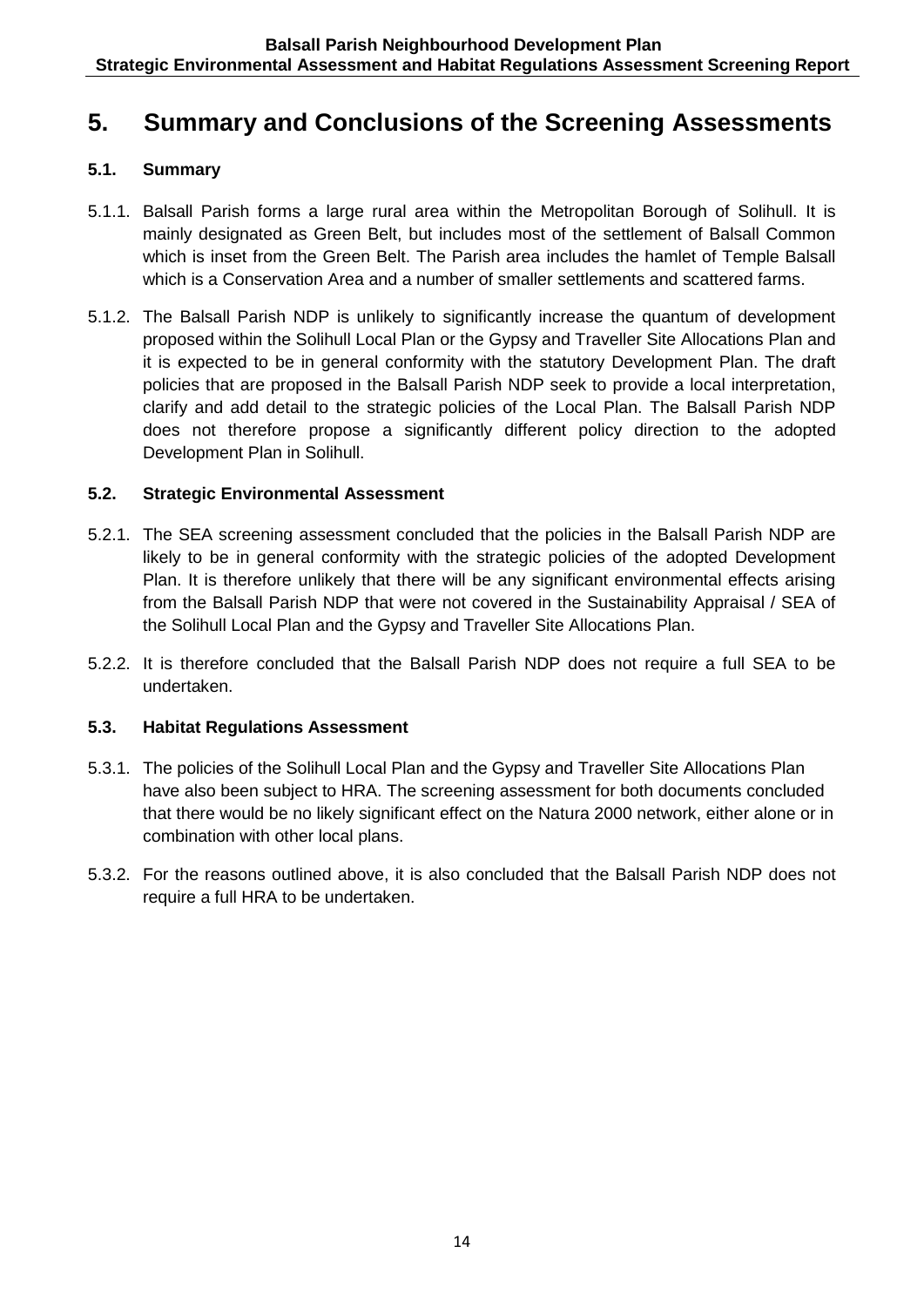### **Appendix 1**

Assessment of Balsall Parish NDP draft policies and their general conformity to the adopted Local Plan and Gypsy and Traveller Site Allocations Plan\*

| Policy Area: Future Housing Development                                                                                                                                                                                                                                                                                           |                                                                                                                                                   |                                                                                                                                                                                                                                                                                                                                                                                                                                           |  |
|-----------------------------------------------------------------------------------------------------------------------------------------------------------------------------------------------------------------------------------------------------------------------------------------------------------------------------------|---------------------------------------------------------------------------------------------------------------------------------------------------|-------------------------------------------------------------------------------------------------------------------------------------------------------------------------------------------------------------------------------------------------------------------------------------------------------------------------------------------------------------------------------------------------------------------------------------------|--|
| <b>Balsall Parish NDP Proposed Policy</b>                                                                                                                                                                                                                                                                                         | Relevant Policies in adopted Solihull Local Plan<br>(SLP)                                                                                         | Conformity / conflict between Balsall Parish NDP<br>proposed policy and SLP policy and likely<br>effects of the policy / proposal in regards to SEA<br>criteria (paragraph 3.1.1)                                                                                                                                                                                                                                                         |  |
| Policy H1: Built-up Area Boundary<br>Provides for new housing<br>development within the village<br>boundaries of Balsall Common and<br>Oakley, with all areas beyond the<br>village boundaries considered as<br>countryside, where development will<br>be restricted to rural exceptions and<br>other very special circumstances. | Policy P4 - Meeting Housing Needs<br>Policy P5 - Provision of Land for Housing<br>Policy P17 - Countryside and Green Belt                         | The Balsall Parish NDP conforms to the Solihull<br>Local Plan which seeks an appropriate mix of<br>house types to meet local needs, including<br>affordable housing and specialist<br>accommodation, in locations that are accessible.<br>In accordance with the SLP, the Neighbourhood<br>Plan emphasises that new residential<br>development should maintain residential<br>amenity and respect character and local<br>distinctiveness. |  |
| Policy H2: Infill within the Village<br>Boundary<br>Provides for limited infilling whilst<br>protecting character and amenity.<br>Policy H3: Site Allocations                                                                                                                                                                     | Policy P5 - Provision of Land for Housing<br>Policy P14 - Amenity<br>Policy P17 - Countryside and Green Belt<br>Policy P4 - Meeting Housing Needs | The Balsall Parish NDP encourages<br>development within the built up areas of the<br>Parish and provides complementary guidance<br>on boundaries, which should take account of<br>green belt boundaries, where relevant. It also<br>emphasises brownfield land, in line with the                                                                                                                                                          |  |
| Consideration of proposed site<br>allocations in the Local Plan Review<br>which will meet local housing needs,<br>with phasing after construction of<br><b>HS2.</b>                                                                                                                                                               | Policy P5 - Provision of Land for Housing<br>Policy P17 - Countryside and Green Belt                                                              | NPPF, and provides complementary guidance<br>on garden land development. It therefore<br>conforms to the SLP in these respects.<br>Policies in the Balsall Parish NDP seek to<br>provide more clarity and detail about future sites<br>that may come forward. This is partly dependent                                                                                                                                                    |  |
| Policy H4: Use of Brownfield Land                                                                                                                                                                                                                                                                                                 | Policy P5 - Provision of Land for Housing                                                                                                         | on sites being brought forward through the                                                                                                                                                                                                                                                                                                                                                                                                |  |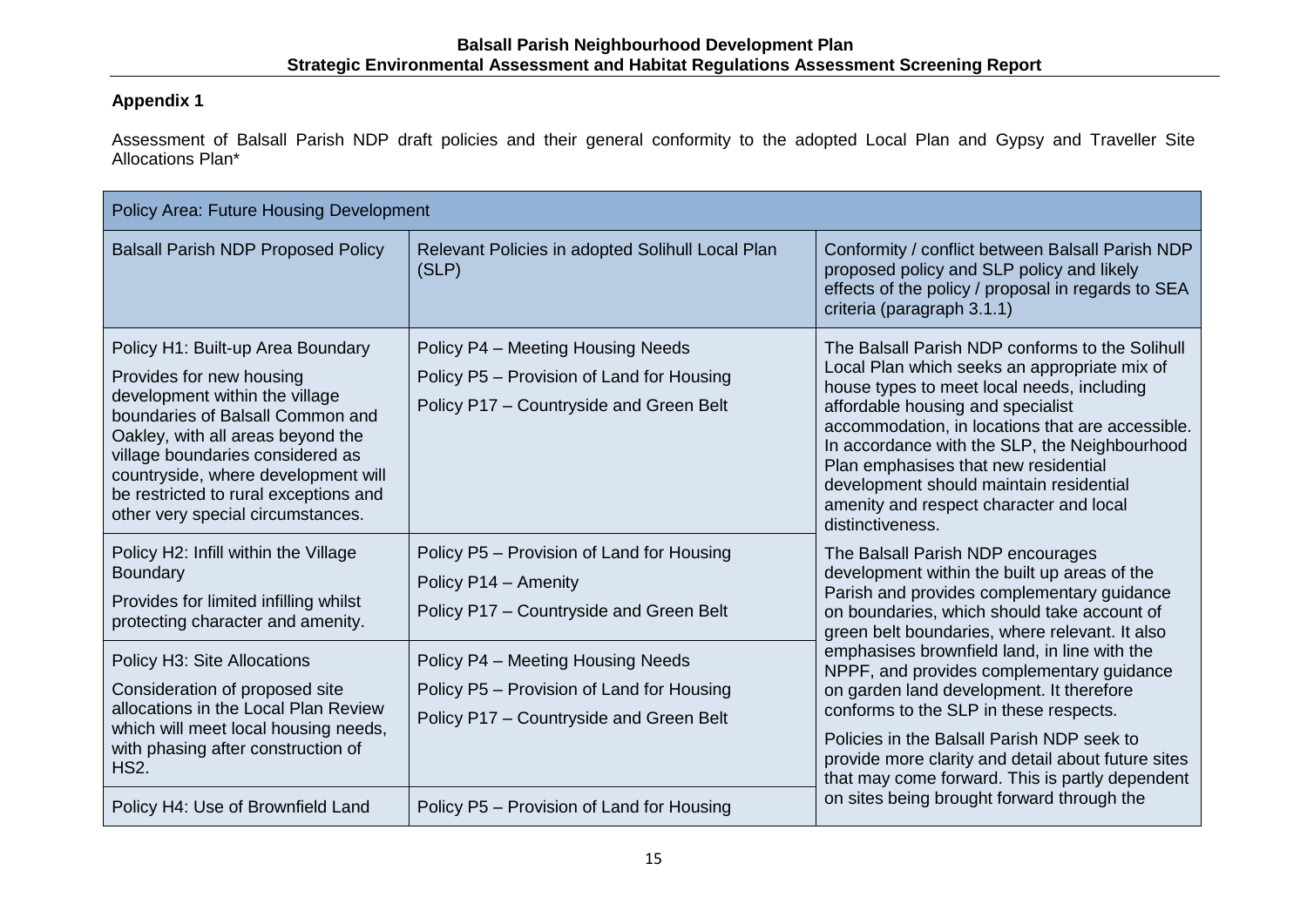| Provides criteria for redevelopment of<br>brownfield land, restricting it to the<br>area occupied by permanent buildings<br>and structures only.                                                                                             | Policy P17 - Countryside and Green Belt                                                                                        | current review of the Local Plan, which itself will<br>be subject to a full SA incorporating SEA in any<br>event.<br>The Balsall Parish NDP itself does not seek to                                                                 |
|----------------------------------------------------------------------------------------------------------------------------------------------------------------------------------------------------------------------------------------------|--------------------------------------------------------------------------------------------------------------------------------|-------------------------------------------------------------------------------------------------------------------------------------------------------------------------------------------------------------------------------------|
| Policy H5: Use of Garden Land<br>Provides criteria for development of<br>garden land, to protect character and<br>amenity.                                                                                                                   | Policy P5 - Provision of Land for Housing<br>Policy P14 - Amenity                                                              | increase the quantum of development proposed<br>in the adopted SLP and it does not identify any<br>future site allocations.<br>Therefore, as the SLP has been subject to a full<br>SA which included SEA, it is unlikely that there |
| Policy H6: Affordable Housing<br>Supports small scale affordable<br>housing to meet needs identified<br>through a housing needs survey.                                                                                                      | Policy P4 - Meeting Housing Needs<br>Policy P17 - Countryside and Green Belt                                                   | will be any significant environmental effects<br>arising from the Balsall Parish NDP that were<br>not covered in the Sustainability Appraisal / SEA<br>of the Solihull Local Plan.                                                  |
| Policy H7: Housing Mix<br>Provides for a variety of new housing<br>to meet needs.                                                                                                                                                            | Policy P4 - Meeting Housing Needs<br>Policy P5 - Provision of Land for Housing                                                 |                                                                                                                                                                                                                                     |
| Policy H8: Specialist Accommodation<br>and Preventing Isolation of the Elderly<br>Provides for specialist<br>accommodation for the elderly and<br>infirm and seeks to reduce isolation<br>by encouraging mixed tenures and<br>housing types. | Policy P4 - Meeting Housing Needs<br>Policy P5 - Provision of Land for Housing                                                 |                                                                                                                                                                                                                                     |
| Policy H9: Walking and Cycling<br>Infrastructure within Housing and<br><b>Commercial Developments</b><br>Provides for the needs of pedestrians<br>and cyclists in new developments.                                                          | Policy P7 - Accessibility and Ease of<br>Access<br>Policy P8 - Managing Demand for Travel<br>and<br><b>Reducing Congestion</b> |                                                                                                                                                                                                                                     |
| <b>Policy Area: Built Environment</b>                                                                                                                                                                                                        |                                                                                                                                |                                                                                                                                                                                                                                     |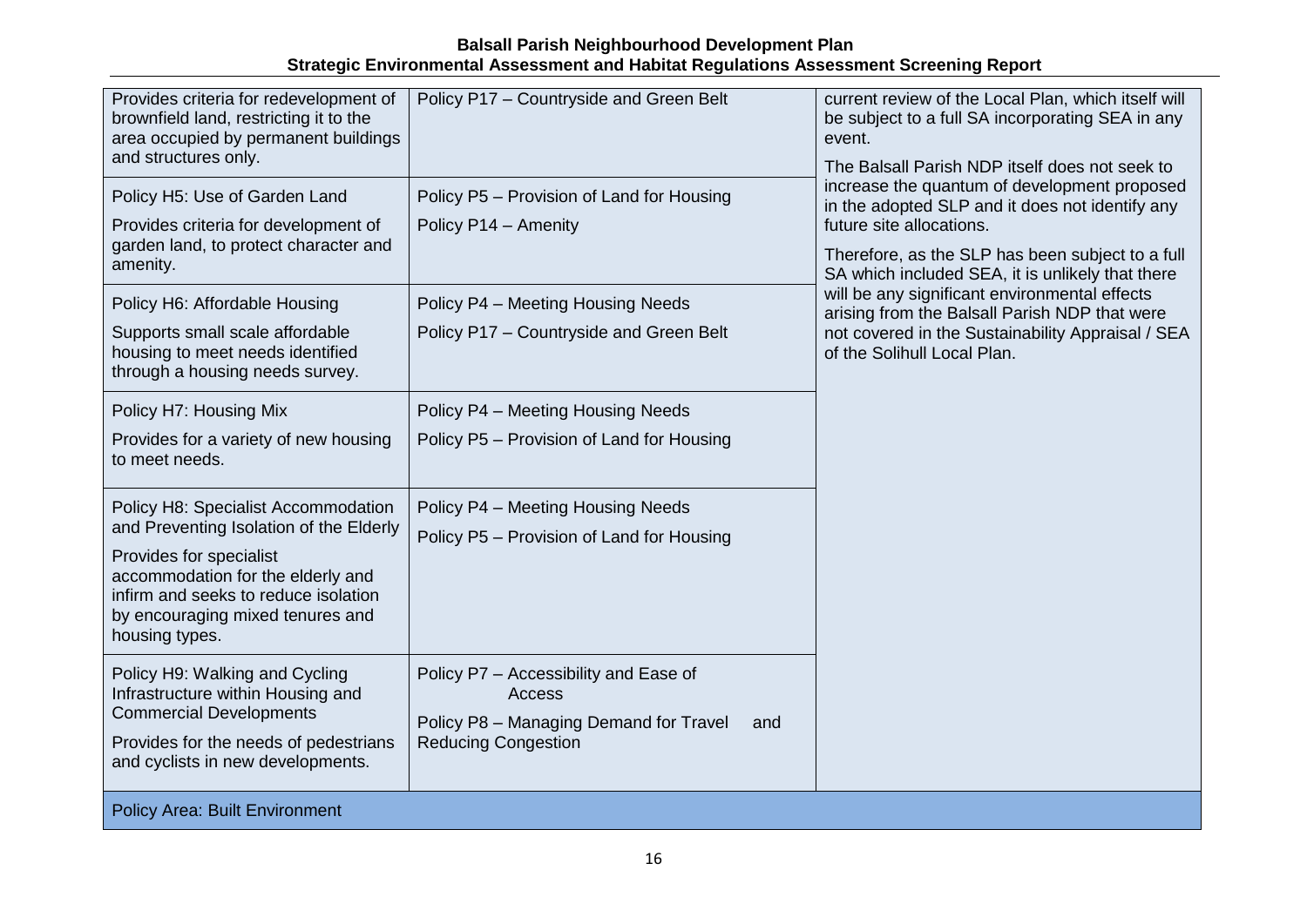| <b>Balsall Parish NDP Proposed Policy</b>                                                                                                                                                                                                                   | Relevant Policies in adopted Solihull Local Plan<br>(SLP)                                                                                                                     | Conformity / conflict between Balsall Parish NDP<br>proposed policy and SLP policy and likely<br>effects of the policy / proposal in regards to SEA<br>criteria (paragraph 3.1.1)                                                                                                                                                                                                                                                                                                                                                          |
|-------------------------------------------------------------------------------------------------------------------------------------------------------------------------------------------------------------------------------------------------------------|-------------------------------------------------------------------------------------------------------------------------------------------------------------------------------|--------------------------------------------------------------------------------------------------------------------------------------------------------------------------------------------------------------------------------------------------------------------------------------------------------------------------------------------------------------------------------------------------------------------------------------------------------------------------------------------------------------------------------------------|
| Policy BE1: Conversion of Rural<br><b>Buildings</b><br>Provides criteria for consideration of<br>proposals to convert rural buildings to<br>alternative uses.                                                                                               | Policy P17 - Countryside and Green Belt                                                                                                                                       | The rural area, design and landscape character<br>policies in the Balsall Parish NDP are consistent<br>with those in the Solihull Local Plan. However,<br>the Neighbourhood Plan seeks to go further by<br>providing more detailed local requirements for<br>future developments, including conversions of                                                                                                                                                                                                                                 |
| Policy BE2: Replacement Dwellings<br>Provides criteria for consideration of<br>proposals for replacement dwellings.                                                                                                                                         | Policy P17 - Countryside and Green Belt                                                                                                                                       | agricultural buildings, as well as providing for<br>design review of significant or sensitive<br>schemes. However, the policy covering Design<br>Review Panels recognises that this will only<br>happen where a panel is established.<br>The Balsall Parish NDP seeks to ensure<br>development contributes positively to the local<br>historic environment and heritage assets. The<br>historic rural settlement of Temple Balsall is<br>referred to specifically in the Local Plan policy<br>on Conservation of Heritage Assets and Local |
| Policy BE3: Design<br>Provides design criteria for<br>consideration of new development so<br>as to protect local character, amenity,<br>health and community safety.                                                                                        | Policy P14 - Amenity<br>Policy P15 Securing Design Quality<br>Policy P18 - Health and Well Being                                                                              |                                                                                                                                                                                                                                                                                                                                                                                                                                                                                                                                            |
| Policy BE4: Responding to Local<br>Character<br>Provides criteria for consideration of<br>new development so as to protect<br>local character, heritage assets,<br>landscape, biodiversity, important<br>views, tranquillity and to minimise<br>flood risk. | Policy P10 - Natural Environment<br>Policy P11 - Water Management<br>Policy P14 - Amenity<br>Policy P16 - Conservation of Heritage Assets and<br><b>Local Distinctiveness</b> | Distinctiveness.<br>The policies in the Neighbourhood Plan covering<br>renewable energy, highway safety and flood risk<br>conform to the Solihull Local Plan. The SLP<br>recognises the importance of walking, cycling<br>and public transport and the Balsall Parish NDP<br>supports the provision of this infrastructure. This<br>policy is in conformity with the Local Plan and is                                                                                                                                                     |
| Policy BE5: Design Review Panels<br>Provides for design review of<br>significant or sensitive proposals<br>where a panel is established.                                                                                                                    | <b>Policy P15 Securing Design Quality</b>                                                                                                                                     | likely to result in environmental benefits.<br>The Council considers that setting out the<br>number of parking spaces relative to the number<br>of bedrooms would be at odds with development<br>plan policy to use an evidenced based, site                                                                                                                                                                                                                                                                                               |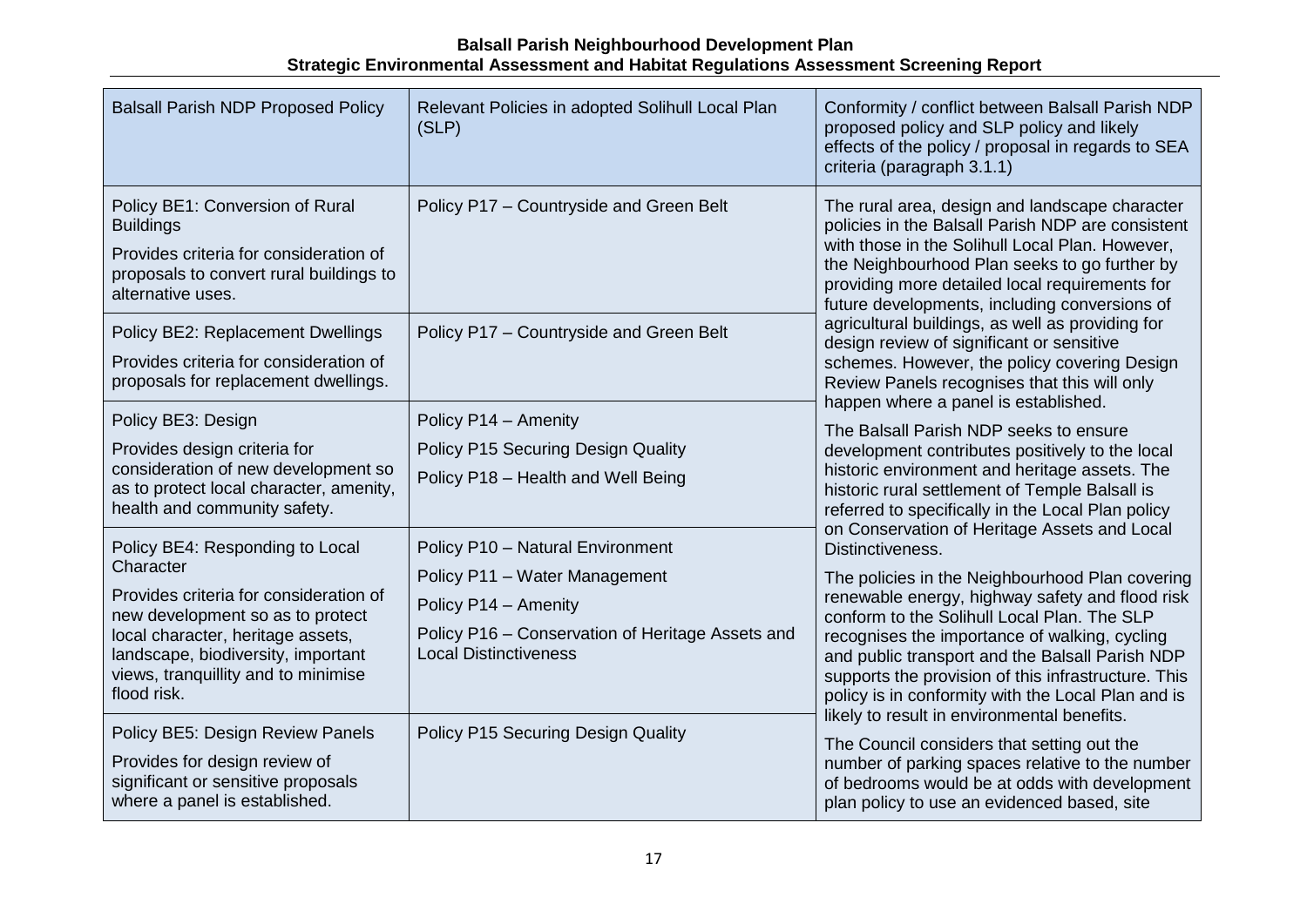| Policy BE6: Heritage Assets<br>Provides criteria for consideration of<br>proposals that affect Heritage Assets.                                                                                                                                              | Policy P16 - Conservation of Heritage Assets and<br><b>Local Distinctiveness</b>                                               | specific approach. Notwithstanding this, there<br>are unlikely to be any significant environmental<br>effects that have not already been considered in<br>the Sustainability Appraisal / SEA of the adopted |
|--------------------------------------------------------------------------------------------------------------------------------------------------------------------------------------------------------------------------------------------------------------|--------------------------------------------------------------------------------------------------------------------------------|-------------------------------------------------------------------------------------------------------------------------------------------------------------------------------------------------------------|
| Policy BE7: Renewable Energy<br>Supports proposals relating to the<br>production of renewable and low                                                                                                                                                        | Policy P9 - Climate Change                                                                                                     | Solihull Local Plan.                                                                                                                                                                                        |
| carbon energy.<br>Policy BE8: Highway Safety<br>Provides criteria to ensure safety of<br>road users, particularly pedestrians<br>and cyclists.                                                                                                               | Policy P7 - Accessibility and Ease of<br>Access<br>Policy P8 - Managing Demand for Travel<br>and<br><b>Reducing Congestion</b> |                                                                                                                                                                                                             |
| Policy BE9: Local Parking Standards<br>Sets a standard for off-road parking<br>for all new development.                                                                                                                                                      | Policy P8 - Managing Demand for Travel<br>and<br><b>Reducing Congestion</b>                                                    |                                                                                                                                                                                                             |
| Policy BE10: Flooding and Surface<br><b>Water Drainage</b><br>Provides for development that is<br>resilient and does not increase flood<br>risk, with requirement for flood risk<br>assessments where necessary, and<br>for high levels of water efficiency. | Policy P11 - Water Management                                                                                                  |                                                                                                                                                                                                             |
| <b>Policy Area: Economy</b>                                                                                                                                                                                                                                  |                                                                                                                                |                                                                                                                                                                                                             |
| <b>Balsall Parish NDP Proposed Policy</b>                                                                                                                                                                                                                    | Relevant Policies in adopted Solihull Local Plan<br>(SLP)                                                                      | Conformity / conflict between Balsall Parish NDP<br>proposed policy and SLP policy and likely                                                                                                               |
| Policy ECON1: Superfast Broadband<br>Provides for the necessary                                                                                                                                                                                              | Policy P3 Provision of Land for General Business<br>and Premises                                                               | effects of the policy / proposal in regards to SEA<br>criteria (paragraph 3.1.1)                                                                                                                            |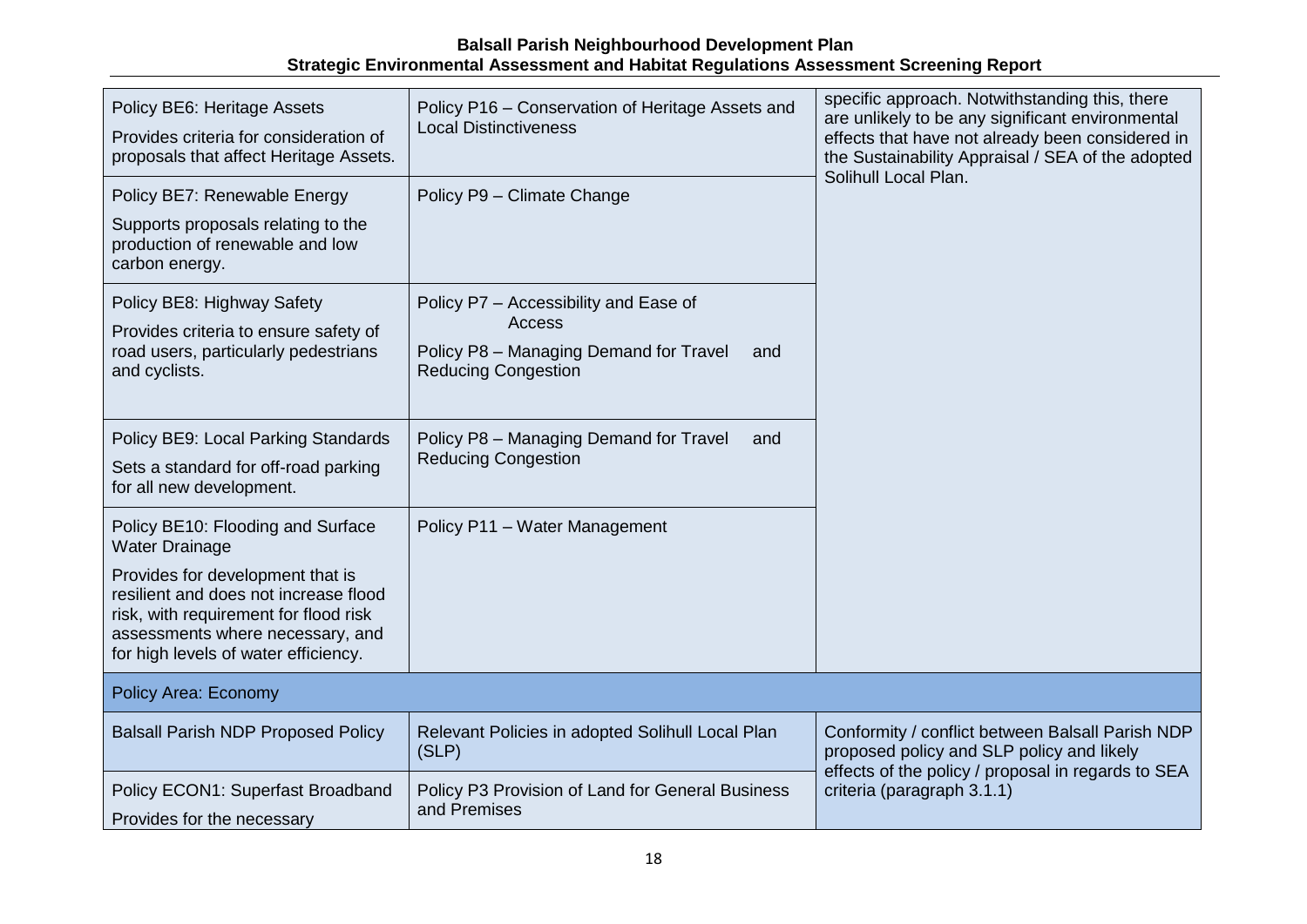| infrastructure to allow future<br>connectivity to high speed broadband.                                                                                         | Policy P14 - Amenity<br>Policy P21 - Developer Contributions and<br><b>Infrastructure Provision</b>                  | The policies in the Balsall Parish NDP relating to<br>broadband and home working conform to the<br>SLP. Similarly, encouraging business and<br>employment is consistent with the approach in                                                                           |
|-----------------------------------------------------------------------------------------------------------------------------------------------------------------|----------------------------------------------------------------------------------------------------------------------|------------------------------------------------------------------------------------------------------------------------------------------------------------------------------------------------------------------------------------------------------------------------|
| Policy ECON2: Home Working<br>Encourages provision of facilities to<br>support home working.<br>Policy ECON3: Encouraging Local                                 | Policy P3 Provision of Land for General Business<br>and Premises<br>Policy P3 Provision of Land for General Business | the Local Plan.<br>The SLP recognises that proposals for leisure<br>and tourism in the rural area will need to be<br>consistent with national and local green belt<br>policy. The policy in the Balsall Parish NDP may<br>benefit from cross-referencing to green belt |
| <b>Business and Employment</b><br>Supports the provision of new<br>business and office space, providing<br>developments do not conflict with<br>other policies. | and Premises                                                                                                         | policies as well as the criteria included.<br>Notwithstanding this, the Economy policies in<br>the Balsall Parish NDP are unlikely to have any<br>adverse significant effect on the environment<br>such that SEA is required.                                          |
| Policy ECON4: Rural Tourism<br>Provides criteria for the provision of<br>new and improved leisure and tourism<br>facilities.                                    | Policy P17 - Countryside and Green Belt                                                                              |                                                                                                                                                                                                                                                                        |
| <b>Policy Area: Community</b>                                                                                                                                   |                                                                                                                      |                                                                                                                                                                                                                                                                        |
| <b>Balsall Parish NDP Proposed Policy</b>                                                                                                                       | Relevant Policies in adopted Solihull Local Plan<br>(SLP)                                                            | Conformity / conflict between Balsall Parish NDP<br>proposed policy and SLP policy and likely<br>effects of the policy / proposal in regards to SEA<br>criteria (paragraph 3.1.1)                                                                                      |
| Policy COM1: Leisure Facilities<br>Seeks to protect and enhance<br>existing facilities and encourages new<br>facilities to meet requirements.                   | Policy P20 - Provision for Open Space, Children's<br>Play, Sport, Recreation and Leisure                             | The Balsall Parish NDP supports the provision<br>of leisure and community facilities and provides<br>for opportunities for walking and cycling. This is<br>consistent with the Solihull Local Plan which<br>provides for the necessary infrastructure to               |
| Policy COM2: Formal Educational<br><b>Facilities</b><br>Seeks to ensure provision of                                                                            | Policy P5 - Provision of Land for Housing<br>Policy P21 - Developer Contributions and                                | support new development, including recreation,<br>leisure and community facilities. The SLP also<br>seeks to encourage more sustainable forms of                                                                                                                       |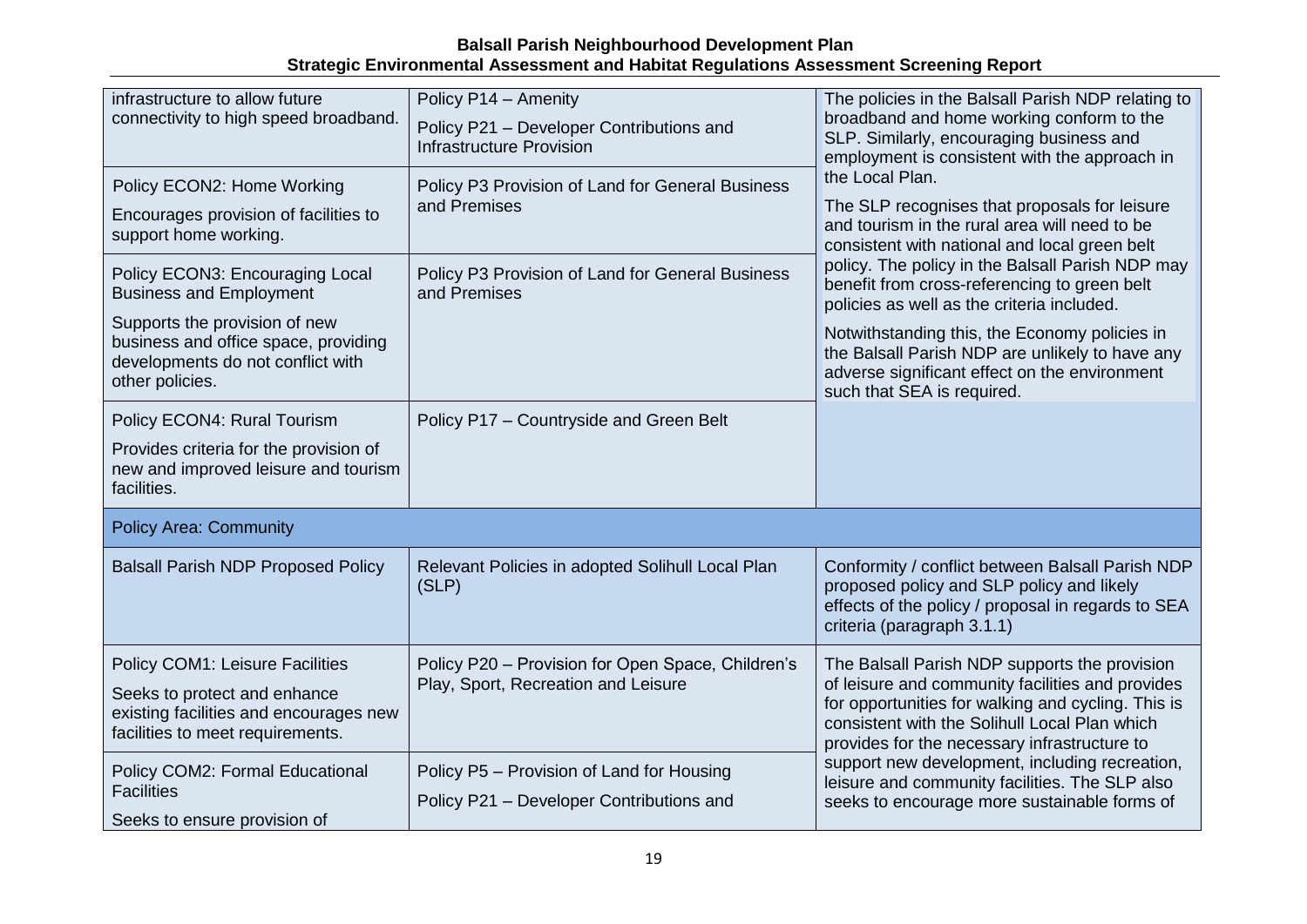| educational capacity for new                                                              | <b>Infrastructure Provision</b>                                             | travel, such as walking and cycling.                                                                           |  |
|-------------------------------------------------------------------------------------------|-----------------------------------------------------------------------------|----------------------------------------------------------------------------------------------------------------|--|
| development and provides criteria for<br>new facilities.                                  |                                                                             | Given this general conformity, there are unlikely<br>to be any significant environmental effects that          |  |
| Policy COM3: Local Services                                                               | Policy P5 - Provision of Land for Housing                                   | have not already been considered in the<br>Sustainability Appraisal / SEA of the Solihull                      |  |
| Seeks to retain existing community                                                        | Policy P19 - Range and Quality of Local Services                            | Local Plan.                                                                                                    |  |
| facilities and supports their<br>enhancement and improvement.                             | Policy P21 - Developer Contributions and<br><b>Infrastructure Provision</b> |                                                                                                                |  |
| Policy COM4: Walking and Cycling                                                          | Policy P7 - Accessibility and Ease of                                       |                                                                                                                |  |
| Seeks to protect and enhance public                                                       | <b>Access</b>                                                               |                                                                                                                |  |
| rights of way and requires new<br>development to prioritise walking and                   | Policy P8 - Managing Demand for Travel<br>and<br><b>Reducing Congestion</b> |                                                                                                                |  |
| cycling opportunities.                                                                    |                                                                             |                                                                                                                |  |
| Policy COM5: Allotments                                                                   | Policy P20 - Provision for Open Space, Children's                           |                                                                                                                |  |
| Seeks to protect existing allotments                                                      | Play, Sport, Recreation and Leisure                                         |                                                                                                                |  |
| and provides criteria for the creation<br>of new allotments.                              |                                                                             |                                                                                                                |  |
| <b>Policy Area: Natural Environment</b>                                                   |                                                                             |                                                                                                                |  |
| <b>Balsall Parish NDP Proposed Policy</b>                                                 | Relevant Policies in adopted Solihull Local Plan                            | Conformity / conflict between Balsall Parish NDP                                                               |  |
|                                                                                           | (SLP)                                                                       | proposed policy and SLP policy and likely<br>effects of the policy / proposal in regards to SEA                |  |
|                                                                                           |                                                                             | criteria (paragraph 3.1.1)                                                                                     |  |
| Policy NE1: Green Infrastructure                                                          | Policy P10 - Natural Environment                                            | The natural environment policies in the Balsall                                                                |  |
| Seeks to protect woodland, trees and                                                      | Policy P14 - Amenity                                                        | Parish NDP are consistent with those in the<br>Solihull Local Plan. The Neighbourhood Plan                     |  |
| hedgerows and provides a standard<br>for new tree planting as part of new<br>development. |                                                                             | seeks to go further than the SLP by identifying<br>locally important green spaces that should be<br>protected. |  |
| Policy NE2: Blue Infrastructure                                                           | Policy P11 - Water Management                                               |                                                                                                                |  |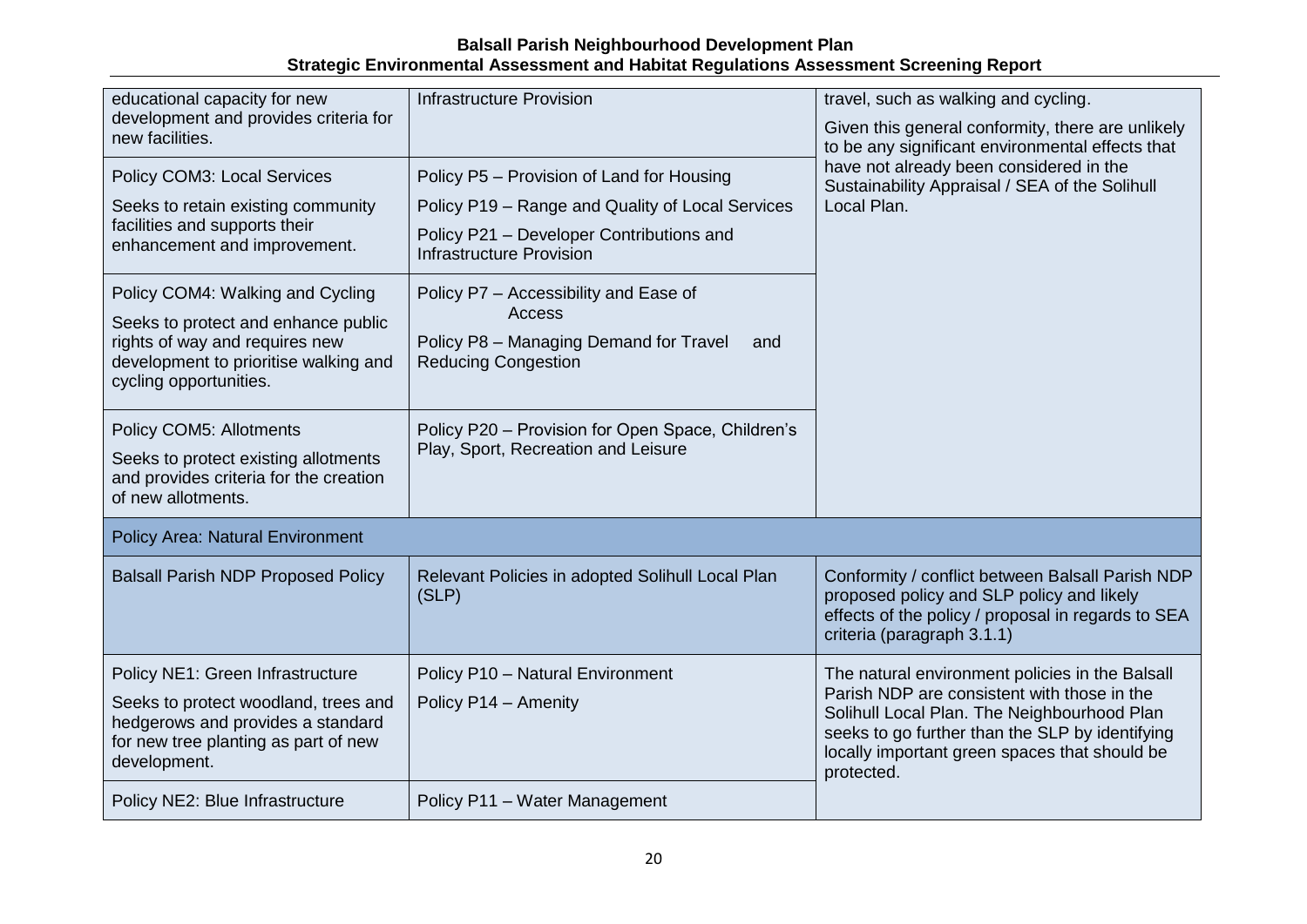| Seeks to safeguard existing rivers,<br>streams, brooks and ponds.                                                                                      |                                                                                          | There are unlikely to be any significant                                                                                                    |  |
|--------------------------------------------------------------------------------------------------------------------------------------------------------|------------------------------------------------------------------------------------------|---------------------------------------------------------------------------------------------------------------------------------------------|--|
| Policy NE3: Designated Local Green<br><b>Spaces</b><br>Designates locally important and<br>valued green spaces in order to<br>ensure their protection. | Policy P20 – Provision for Open Space, Children's<br>Play, Sport, Recreation and Leisure | environmental effects that have not already<br>been considered in the Sustainability Appraisal /<br>SEA of the adopted Solihull Local Plan. |  |
| Policy NE4: Biodiversity<br>Seeks to protect and enhance the<br>natural environment by minimising<br>impacts of new development on<br>biodiversity.    | Policy P10 - Natural Environment                                                         |                                                                                                                                             |  |
| <b>Policy NE5: Minimising Pollution</b><br>Seeks to ensure that new<br>development minimises its impact on<br>air, noise or water pollution.           | Policy P11 - Water Management<br>Policy P14 - Amenity                                    |                                                                                                                                             |  |

\*The Balsall Parish Neighbourhood Development Plan makes no reference to Gypsies and Travellers or Gypsy and Traveller related development. Therefore, there is considered to be no conflict between policies in the Neighbourhood Plan and the Gypsy and Traveller Site Allocations Plan.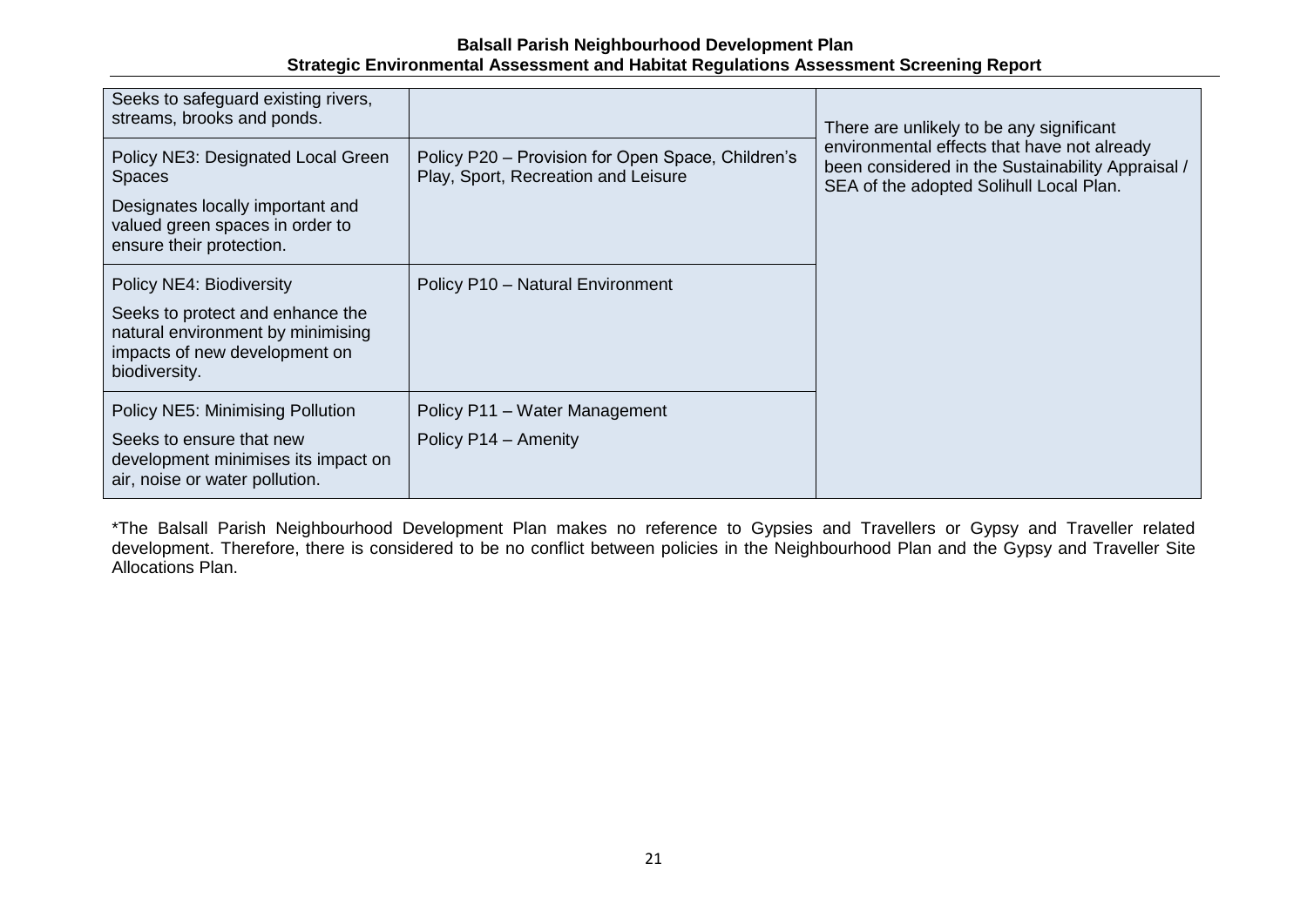#### **Appendix 2**

Extract from Solihull Metropolitan Borough Council Local Development Framework Core Strategy (now the Solihull Local Plan) Habitat Regulations Appropriate Assessment Stage 1: Further Screening report (Middlemarch Environmental Ltd – March 2012)

| <b>SITE</b>                                  | <b>FACTOR AFFECTING SITE</b><br><b>INTEGRITY</b> | <b>POTENTIAL EFFECTS ARISING FROM</b><br><b>CORE STRATEGY POLICIES</b>                                                                                                                                                                                                                                                           | <b>POTENTIAL EFFECTS IN</b><br><b>COMBINATION WITH OTHER</b><br><b>PLANS</b>                                                                                                                                                                                                                                                   | <b>SIGNIFICANCE OF EFFECTS</b> |
|----------------------------------------------|--------------------------------------------------|----------------------------------------------------------------------------------------------------------------------------------------------------------------------------------------------------------------------------------------------------------------------------------------------------------------------------------|--------------------------------------------------------------------------------------------------------------------------------------------------------------------------------------------------------------------------------------------------------------------------------------------------------------------------------|--------------------------------|
| <b>Cannock Extension Canal</b><br><b>SAC</b> | <b>Balance of Recreational Use</b>               | Potential increased use of SAC to<br>be offset by policies enhancing<br>recreational sites within Solihull<br>Borough, inc. the river and canal<br>network.                                                                                                                                                                      | None anticipated, assuming<br><b>Black Country Core Strategy</b><br>policies regarding protecting<br>and enhancement the canal<br>network are implemented and<br>adhered to.                                                                                                                                                   | <b>NLSE</b>                    |
|                                              | <b>Loss of Water Quality</b>                     | No direct impacts considered likely.<br>Information from Natural England<br>indicates majority of pollution to<br>canal originates from Wyrley<br>Common and is being addressed.                                                                                                                                                 | None provided that the key<br>source of pollution of the<br>canal (Wyrley Common) is<br>addressed.                                                                                                                                                                                                                             | <b>NLSE</b>                    |
| <b>Cannock Chase SAC</b>                     | <b>Recreational Pressure</b>                     | Some increased use of the site is<br>perceived, but numbers of visitors<br>from within the borough are not<br>considered likely to be significant.<br>2005 Visitor Survey indicates that<br>around 75% of visitors to the SAC<br>come from within a radius of 12<br>miles. Solihull Borough is 28.3 km<br>from the SAC boundary. | Footprint Ecology has<br>produced a Visitor Impact<br>Mitigation Strategy for the site<br>which provides avoidance<br>and mitigation measures for<br>the four local authorities that<br>overlap the SAC. Provided<br>these recommendations are<br>implemented and adhered to.<br>no in combination effects are<br>anticipated. | <b>NLSE</b>                    |
| Key: NLSE - No Likely Significant Effect     | <b>Bracken Invasion</b>                          | There are no indentified pathways<br>for Core Strategy policies to<br>influence bracken invasion at this<br>SAC.                                                                                                                                                                                                                 | None anticipated.                                                                                                                                                                                                                                                                                                              | <b>NLSE</b>                    |
|                                              | <b>Hydrological Issues</b>                       | Core Strategy policies will not lead<br>to any abstraction from the aquifer<br>underlying the SAC.<br><b>PSE - Possible Significant Effect</b>                                                                                                                                                                                   | None anticipated.<br><b>LSE - Likely Significant Effect</b>                                                                                                                                                                                                                                                                    | <b>NLSE</b>                    |

Table 11.1: Assessment of Individual and In Combination Effects of Core Strategy Policies on Natura 2000 Sites (continues)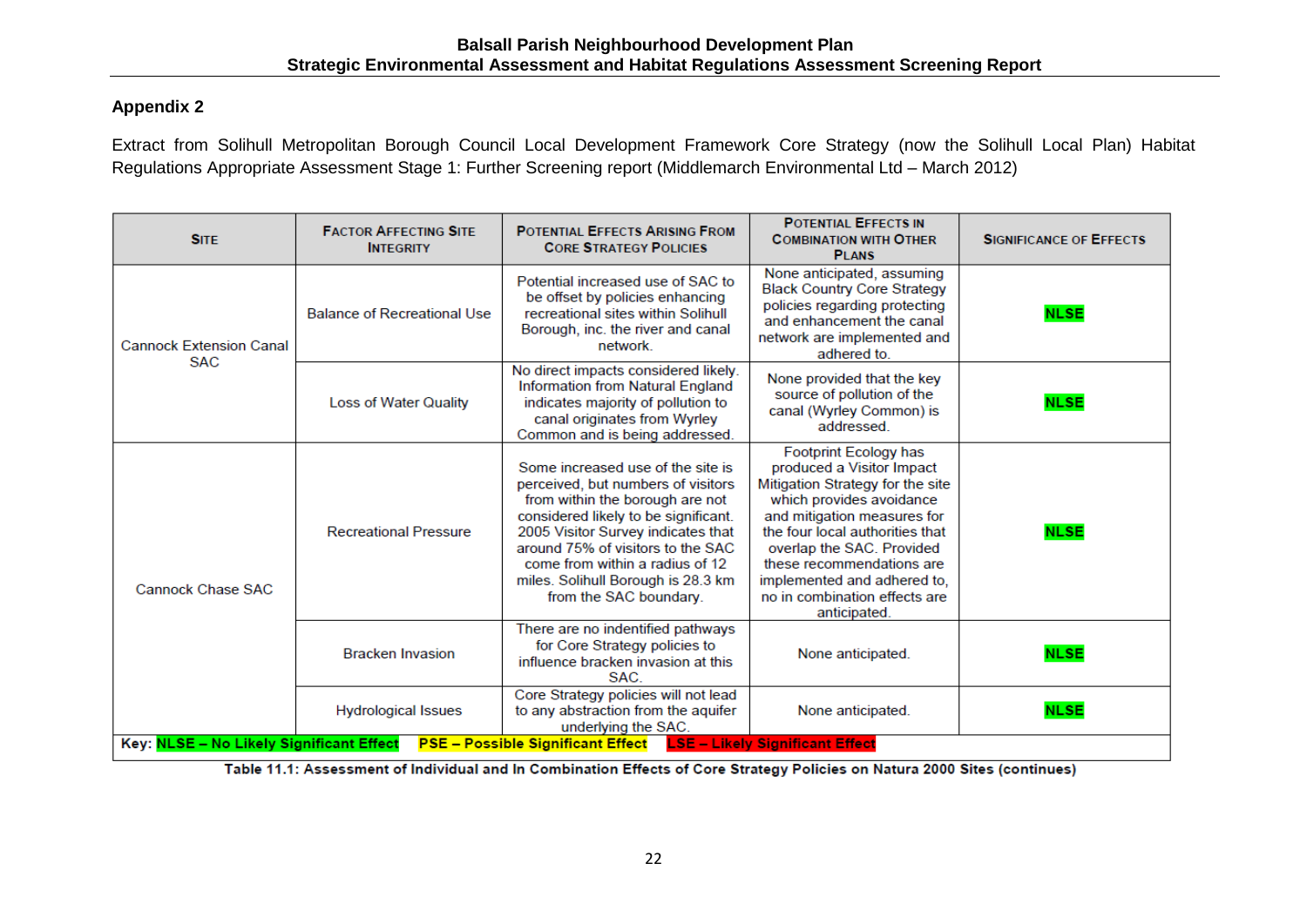| <b>SITE</b>                                                                                                   | <b>FACTOR AFFECTING SITE</b><br><b>INTEGRITY</b> | <b>POTENTIAL EFFECTS ARISING FROM</b><br><b>CORE STRATEGY POLICIES</b>                                                                                                                                                                                                                                                                                                     | <b>POTENTIAL EFFECTS IN</b><br><b>COMBINATION WITH OTHER</b><br><b>PLANS</b>                                                                                         | <b>SIGNIFICANCE OF EFFECTS</b> |
|---------------------------------------------------------------------------------------------------------------|--------------------------------------------------|----------------------------------------------------------------------------------------------------------------------------------------------------------------------------------------------------------------------------------------------------------------------------------------------------------------------------------------------------------------------------|----------------------------------------------------------------------------------------------------------------------------------------------------------------------|--------------------------------|
| <b>Cannock Chase SAC</b>                                                                                      | <b>Air Pollution</b>                             | APIS data predicts that NOx<br>deposition will decrease to below<br>the maximum critical load by<br>2020, and identifies agriculture as<br>being the principal source of NOx.<br><b>Providing Core Strategy Policies</b><br>target towards sustainable<br>transport and reductions in<br>greenhouse emissions are<br>implemented, no significant<br>effects are perceived. | <b>Provided local authorities</b><br>surrounding the SAC<br>implement suggested<br>avoidance and mitigation<br>measures, no in combination<br>effects are perceived. | <b>NLSE</b>                    |
| <b>Bredon Hill SAC</b>                                                                                        | Lack of Replacement Deadwood                     | There are no identified pathways<br>through which Core Strategy<br>policies could impact upon the<br>availability of deadwood habitat<br>within the SAC.                                                                                                                                                                                                                   | None anticipated.                                                                                                                                                    | <b>NLSE</b>                    |
|                                                                                                               | <b>Air Pollution</b>                             | Neither the Annex I species or its<br>favoured habitat are particularly<br>vulnerable to air pollution,<br>therefore no significant effects are<br>anticipated as a result of any Core<br>Strategy policies.                                                                                                                                                               | None anticipated.                                                                                                                                                    | <b>NLSE</b>                    |
|                                                                                                               | Non-native / Invasive Species                    | There are no identified pathways<br>through which Core Strategy<br>policies could impact upon the<br>spread of non-native/invasive<br>species.                                                                                                                                                                                                                             | None anticipated.                                                                                                                                                    | <b>NLSE</b>                    |
| <b>Peak District Dales SAC</b>                                                                                | <b>Inappropriate Grazing</b><br>Management       | There are no identified pathways<br>through which Core Strategy<br>policies could impact upon<br>grazing management.                                                                                                                                                                                                                                                       | None anticipated.                                                                                                                                                    | <b>NLSE</b>                    |
|                                                                                                               | <b>Drainage</b>                                  | There are no identified pathways<br>through which Core Strategy<br>policies could impact upon<br>drainage patterns.                                                                                                                                                                                                                                                        | None anticipated.                                                                                                                                                    | <b>NLSE</b>                    |
| PSE - Possible Significant Effect LSE - Likely Significant Effect<br>Key: NLSE - No Likely Significant Effect |                                                  |                                                                                                                                                                                                                                                                                                                                                                            |                                                                                                                                                                      |                                |

Table 11.1 (cont): Assessment of Individual and In Combination Effects of Core Strategy Policies on Natura 2000 Sites (continues)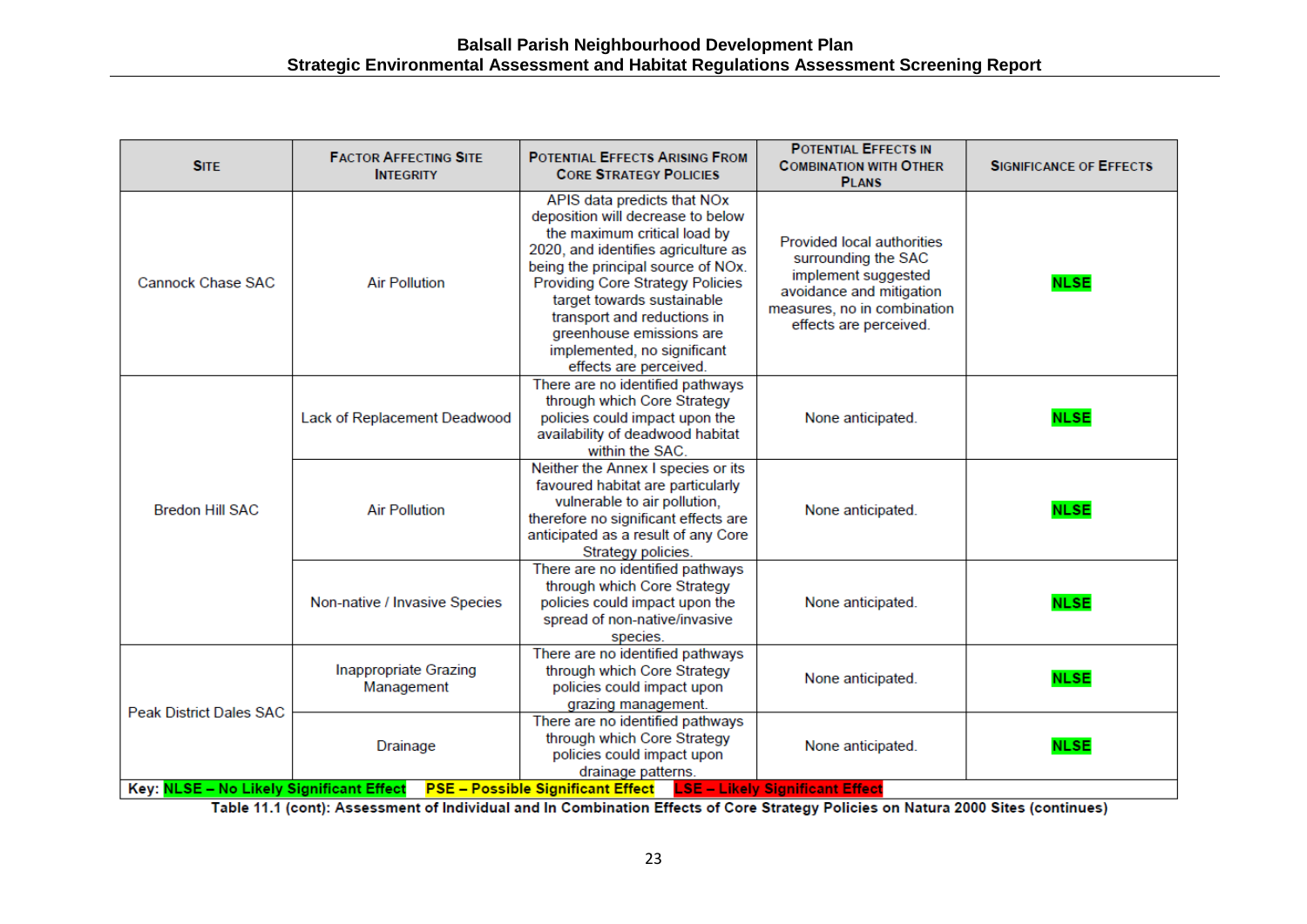| <b>SITE</b>                    | <b>FACTOR AFFECTING SITE</b><br><b>INTEGRITY</b>                                      | <b>POTENTIAL EFFECTS ARISING FROM</b><br><b>CORE STRATEGY POLICIES</b>                                                                                                                                                                                                                                                                       | <b>POTENTIAL EFFECTS IN</b><br><b>COMBINATION WITH OTHER</b><br><b>PLANS</b>                                                                                                 | <b>SIGNIFICANCE OF EFFECTS</b> |
|--------------------------------|---------------------------------------------------------------------------------------|----------------------------------------------------------------------------------------------------------------------------------------------------------------------------------------------------------------------------------------------------------------------------------------------------------------------------------------------|------------------------------------------------------------------------------------------------------------------------------------------------------------------------------|--------------------------------|
| <b>Peak District Dales SAC</b> | <b>Dust Arising from Nearby</b><br>Quarrying                                          | There are no identified pathways<br>through which Core Strategy<br>policies could impact upon<br>quarrying in proximity to the SAC.                                                                                                                                                                                                          | None anticipated.                                                                                                                                                            | <b>NLSE</b>                    |
|                                | Impacts on Freshwater from<br><b>Fishery Activities</b>                               | There are no identified pathways<br>through which Core Strategy<br>policies could impact upon fishery<br>management within the SAC.                                                                                                                                                                                                          | None anticipated.                                                                                                                                                            | <b>NLSE</b>                    |
|                                | <b>Recreational Pressure</b>                                                          | This effect is not considered to be<br>a key vulnerability by JNCC. The<br>majority of component SSSIs are<br>publically accessible, however<br>given the large distance between<br>the site and Solihull Borough and<br>the proportion of daily visitors<br>likely to emanate from the<br>borough, no significant effects are<br>perceived. | Provided avoidance and<br>mitigation proposals<br>suggested for those boroughs<br>in proximity to the SAC are<br>implemented, no in<br>combination effects are<br>perceived. | <b>NLSE</b>                    |
|                                | Impacts to Woodlands                                                                  | The woodlands within the SAC<br>are vulnerable to factors including<br>mineral extraction, neglect and<br>invasion by invasive species.<br>There are no identified pathways<br>through which Core Strategy<br>policies could impact upon any of<br>these factors.                                                                            | None anticipated.                                                                                                                                                            | <b>NLSE</b>                    |
|                                | Dominance and Regeneration of<br>Sycamore<br>Key: NLSE - No Likely Significant Effect | There are no identified pathways<br>through which Core Strategy<br>policies could impact upon<br>sycamore regeneration within the<br>SAC.<br><b>PSE - Possible Significant Effect</b>                                                                                                                                                        | None anticipated.<br><b>LSE - Likely Significant Effect</b>                                                                                                                  | <b>NLSE</b>                    |

Table 11.1 (cont): Assessment of Individual and In Combination Effects of Core Strategy Policies on Natura 2000 Sites (continues)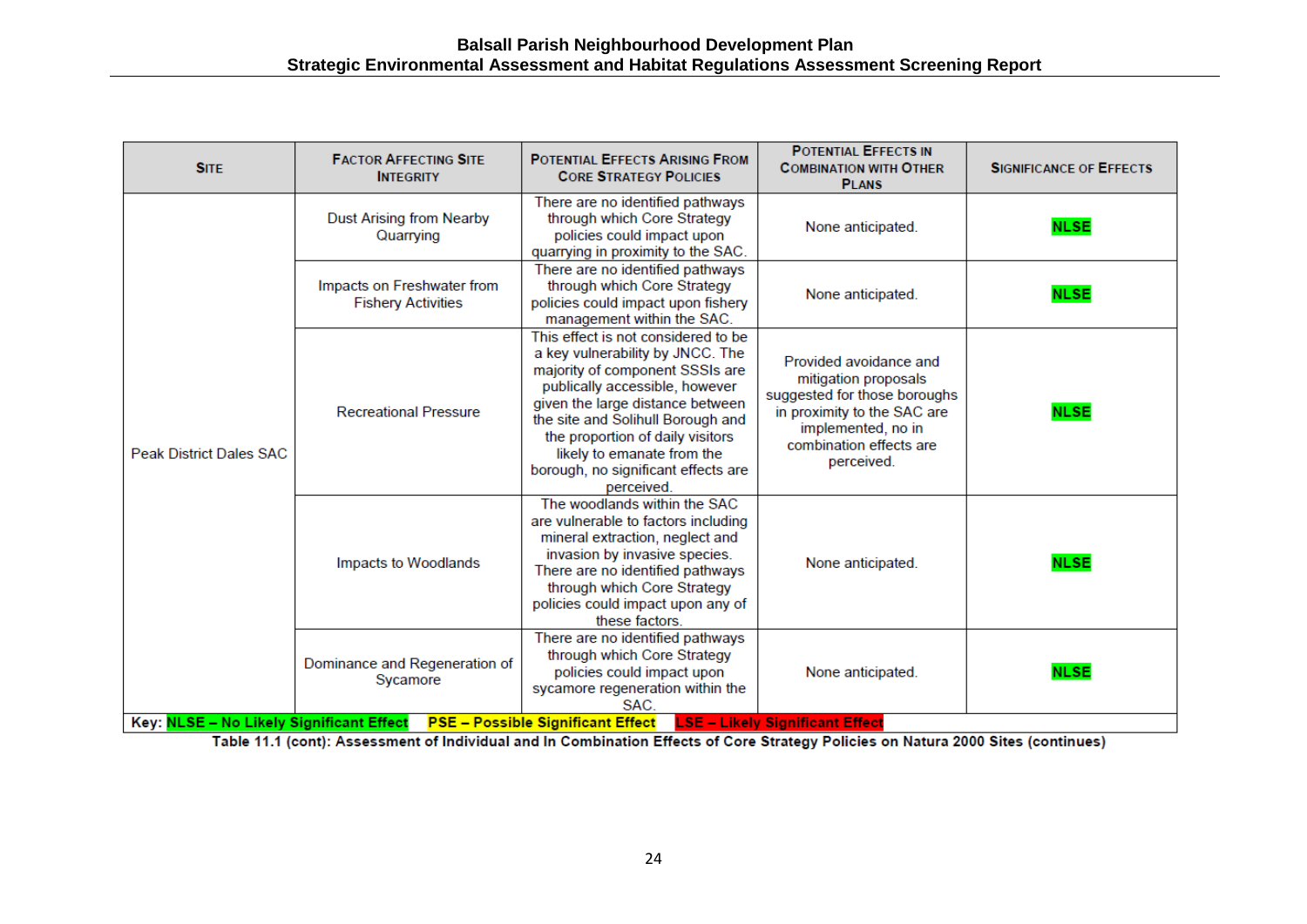| <b>SITE</b>                              | <b>FACTOR AFFECTING SITE</b><br><b>INTEGRITY</b> | <b>POTENTIAL EFFECTS ARISING FROM</b><br><b>CORE STRATEGY POLICIES</b>                                                                                                                                                                                                                                                                                                                                                                                                                                                                                                                                                                                                                                                                                                                                                                                                                                                                   | <b>POTENTIAL EFFECTS IN</b><br><b>COMBINATION WITH OTHER</b><br><b>PLANS</b>                                                                                                                                                                  | <b>SIGNIFICANCE OF EFFECTS</b> |
|------------------------------------------|--------------------------------------------------|------------------------------------------------------------------------------------------------------------------------------------------------------------------------------------------------------------------------------------------------------------------------------------------------------------------------------------------------------------------------------------------------------------------------------------------------------------------------------------------------------------------------------------------------------------------------------------------------------------------------------------------------------------------------------------------------------------------------------------------------------------------------------------------------------------------------------------------------------------------------------------------------------------------------------------------|-----------------------------------------------------------------------------------------------------------------------------------------------------------------------------------------------------------------------------------------------|--------------------------------|
| <b>Peak District Dales SAC</b>           | <b>Air Pollution</b>                             | This effect is not considered to be<br>a key vulnerability by JNCC.<br>NOx deposition levels throughout<br>the SAC are already significantly<br>above maximum critical loads,<br>however data provided by APIS<br>indicates that agriculture is by far<br>the largest source. The Core<br>Strategy policies will not<br>contribute to emissions arising<br>from agriculture in proximity to the<br>SAC.<br>The key zone of influence for<br>pollution arising from road traffic<br>is a corridor of 200 m either side<br>of a roadway. As such the<br>majority of pollution arising from<br>increased car use will be<br>concentrated within the borough,<br>and will be offset to some extent<br>by policies targeted towards<br>sustainable transport and<br>greenhouse gas reduction.<br>Due to the large intervening<br>distance the Core Strategy is not<br>likely to have a significant effect of<br>air pollution within the SAC. | Provided that monitoring,<br>avoidance and mitigation<br>proposals recommended in<br>the Derbyshire Dales and<br><b>High Peak Core Strategy</b><br>Appropriate Assessment are<br>adhered to, not in<br>combinations effects are<br>perceived. | <b>NLSE</b>                    |
| Key: NLSE - No Likely Significant Effect |                                                  | <b>PSE – Possible Significant Effect</b>                                                                                                                                                                                                                                                                                                                                                                                                                                                                                                                                                                                                                                                                                                                                                                                                                                                                                                 | <b>LSE - Likely Significant Effect</b>                                                                                                                                                                                                        |                                |

Table 11.1 (cont): Assessment of Individual and In Combination Effects of Core Strategy Policies on Natura 2000 Site